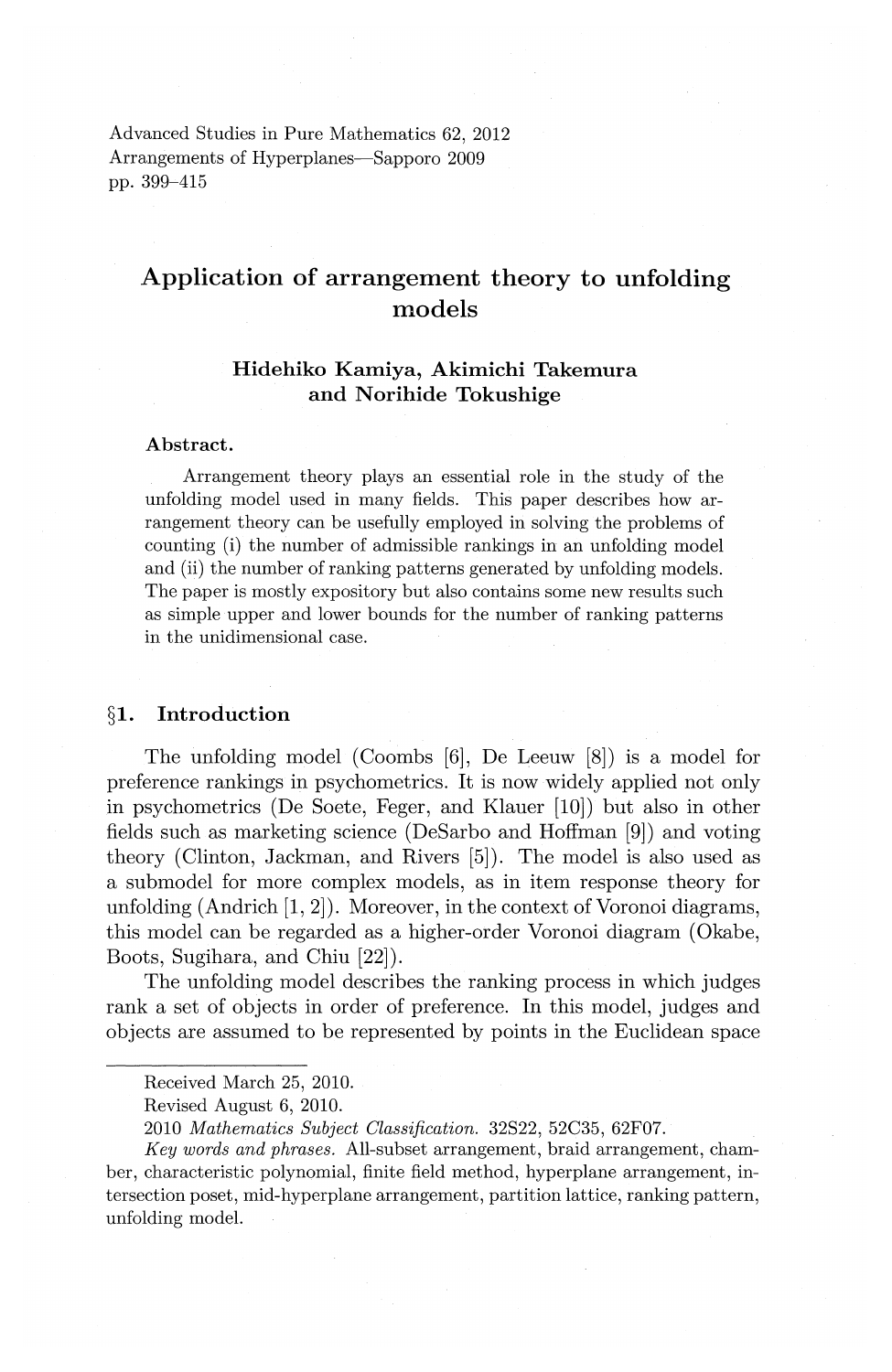$\mathbb{R}^n$ . Suppose a judge  $y \in \mathbb{R}^n$  ranks *m* objects  $x_1, \ldots, x_m \in \mathbb{R}^n$ . According to the unfolding model, y ranks  $x_1, \ldots, x_m$  in descending order of proximity in the usual Euclidean distance. Hence, y likes  $x_{i_1}$  best,  $x_{i_2}$ second best, and so on, iff  $||y - x_{i}|| < ||y - x_{i_2}|| < \cdots < ||y - x_{i_m}||$ . In this case, we will say y gives ranking  $(i_1i_2 \cdots i_m)$ .

For a given m-tuple  $(x_1, \ldots, x_m)$  of objects, let  $RP^{\text{UF}}(x_1, \ldots, x_m)$ be the set of admissible rankings, i.e.,  $(i_1 \cdots i_m)$  such that  $||y - x_{i_1}||$  <  $\cdots < ||y - x_{i_m}||$  for some  $y \in \mathbb{R}^n$ . We call  $\text{RP}^{\text{UF}}(x_1, \ldots, x_m)$  the ranking pattern of the unfolding model with m-tuple  $(x_1, \ldots, x_m)$ . In the psychometric literature, there has not been much study on the structure of the ranking pattern. In this paper, we investigate the ranking pattern by using the theory of hyperplane arrangements (Orlik and Terao [23]). Specifically, we consider the following two problems:

- (i) Find the cardinality of  $RP^{UF}(x_1, \ldots, x_m)$  for a given generic  $m$ -tuple  $(x_1, \ldots, x_m)$ ;
- (ii) Find the cardinality of

 ${R}P^{UF}(x_1,\ldots,x_m):(x_1,\ldots,x_m)$  is a generic m-tuple}.

The first problem asks how many rankings are admissible in one unfolding model, and the second inquires how many ranking patterns are possible by using different unfolding models (that is, by taking different choices of m-tuples of objects). As we will see, these problems can be reduced to those of counting the numbers of chambers of some real arrangements; moreover, the latter problems can be solved by employing general results in the theory of hyperplane arragements {e.g., Zaslavsky's result on the number of chambers of a real arrangement, the finite field method, etc.). In this sense, arrangement theory plays an essential role in the study of the unfolding model.

This paper gives a survey of recent results ([13], [14], [15], [19]) on the problems stated above. It also contains new results on upper and lower bounds for the number of ranking patterns in the unidimensional case  $n = 1$ . In addition, the problem of counting inequivalent ranking patterns (i.e., those which cannot be obtained from one another by just the relabeling of the objects) when  $n = 1$  was not dealt with specifically in [13] but is discussed fully in the present paper.

The organization of the paper is as follows. In Section 2, we define genericness of the unfolding model, and give the answer to problem (i) above, i.e., the number of admissible rankings of the unfolding model with generic objects. Next, in Section 3 we discuss the problem of counting the number of ranking patterns (problem (ii)). In Subsection 3.1, we deal with the unidimensional case, and give the number of ranking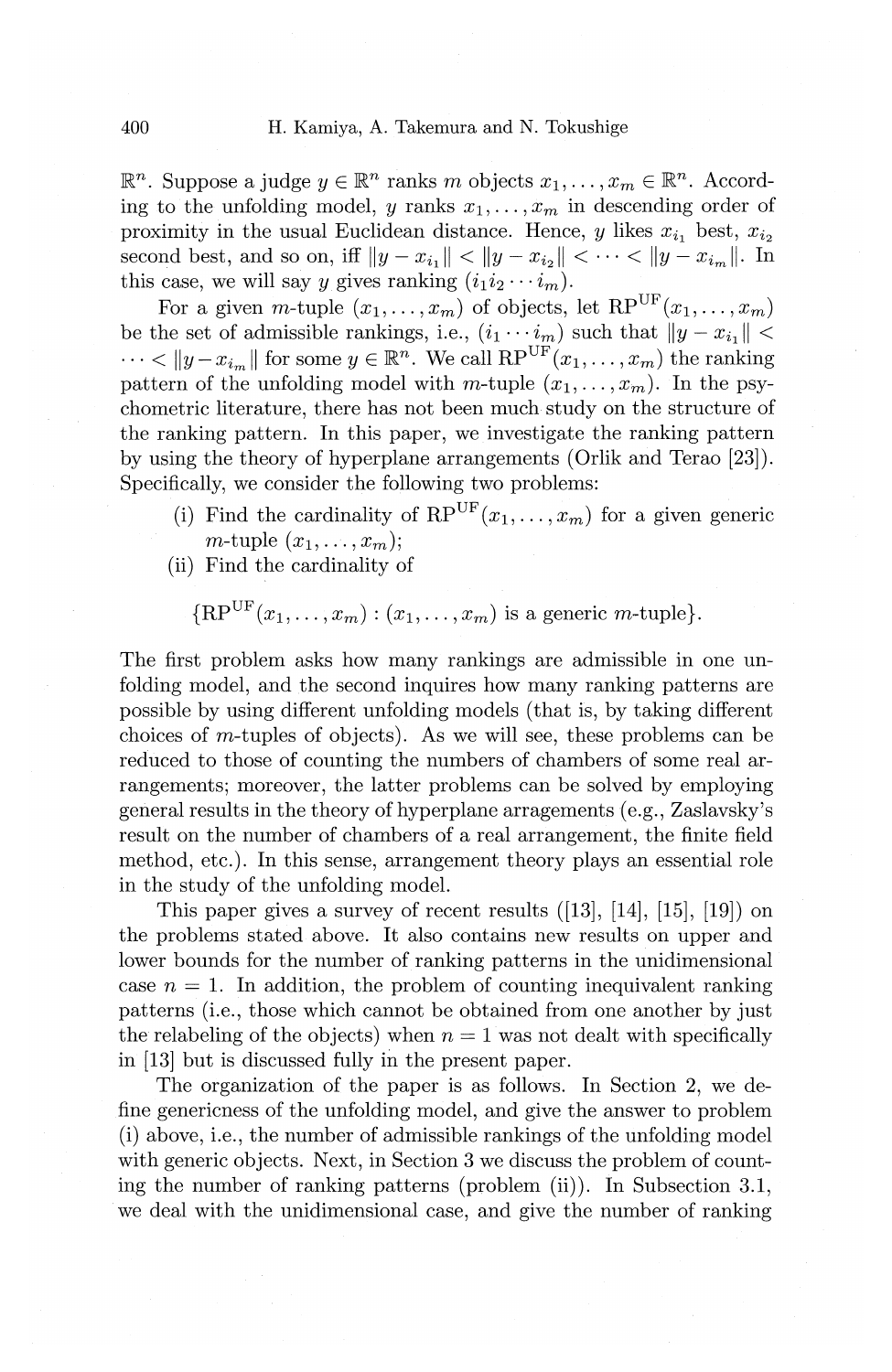patterns in terms of the number of chambers of the mid-hyperplane arrangement. We also provide explicit upper and lower bounds for the number of ranking patterns. In Subsection 3.2, we treat the unfolding model of codimension one, where the restriction by dimension is weakest. In this case, we describe how the number of ranking patterns can be expressed by the number of chambers of an arrangement called the all-subset arrangement.

#### **§2. Number of admissible rankings**

In this section, we define genericness of the unfolding model, and discuss the problem of counting the number of admissible rankings generated by the unfolding model with generic objects.

Suppose we are given  $x_1, \ldots, x_m \in \mathbb{R}^n$  with  $m \geq 3$  and  $n \leq m - 2$ . In general, for m distinct points  $z_1, \ldots, z_m \in \mathbb{R}^{\nu}$   $(m \geq \nu + 1)$ , let  $\overline{z_iz_j}$  denote the one-simplex connecting two points  $z_i$  and  $z_j$   $(i < j)$ . Consider the following condition:

(A) The union of *v* distinct one-simplices  $\overline{z_{i_k}z_{j_k}}$  ( $i_k < j_k$ ,  $k =$  $1, \ldots, \nu$  contains no loop if and only if the corresponding vectors  $z_{i_k} - z_{i_k}$   $(k = 1, ..., \nu)$  are linearly independent.

We assume  $x_1, \ldots, x_m \in \mathbb{R}^n$   $(n \leq m-2)$  are generic in the sense that they satisfy the following two conditions:

- (A1) The m points  $x_1, \ldots, x_m \in \mathbb{R}^n$  satisfy condition (A).
- (A2) The *m* points  $(x_1^T, \|x_1\|^2)^T, \ldots, (x_m^T, \|x_m\|^2)^T \in \mathbb{R}^{n+1}$  satisfy condition (A).

Now, according to the unfolding model, judge  $y \in \mathbb{R}^n$  prefers  $x_i$  to  $x_i$   $(i \neq j)$  iff  $||y-x_i|| < ||y-x_j||$ . This condition is equivalent to y being on the same side as  $x_i$  of the perpendicular bisector

$$
H_{ij} := \{ y \in \mathbb{R}^n : ||y - x_i|| = ||y - x_j|| \}
$$
  
= 
$$
\{ y \in \mathbb{R}^n : (x_i - x_j)^T (y - \frac{x_i + x_j}{2}) = 0 \}
$$

of the line segment  $\overline{x_ix_j}$  joining  $x_i$  and  $x_j$ . Let us define a hyperplane arrangement

$$
\mathcal{A}_{m,n} = \mathcal{A}_{m,n}(x_1, \dots, x_m) := \{ H_{ij} : 1 \le i < j \le m \}
$$

in  $\mathbb{R}^n$ . We call  $\mathcal{A}_{m,n}$  the unfolding arrangement.

Then  $\mathcal{A}_{m,n}$ , like any real hyperplane arrangement, cuts  $\mathbb{R}^n$  into chambers, i.e., connected components of the complement  $\mathbb{R}^n \setminus \bigcup \mathcal{A}_{m,n}$ ,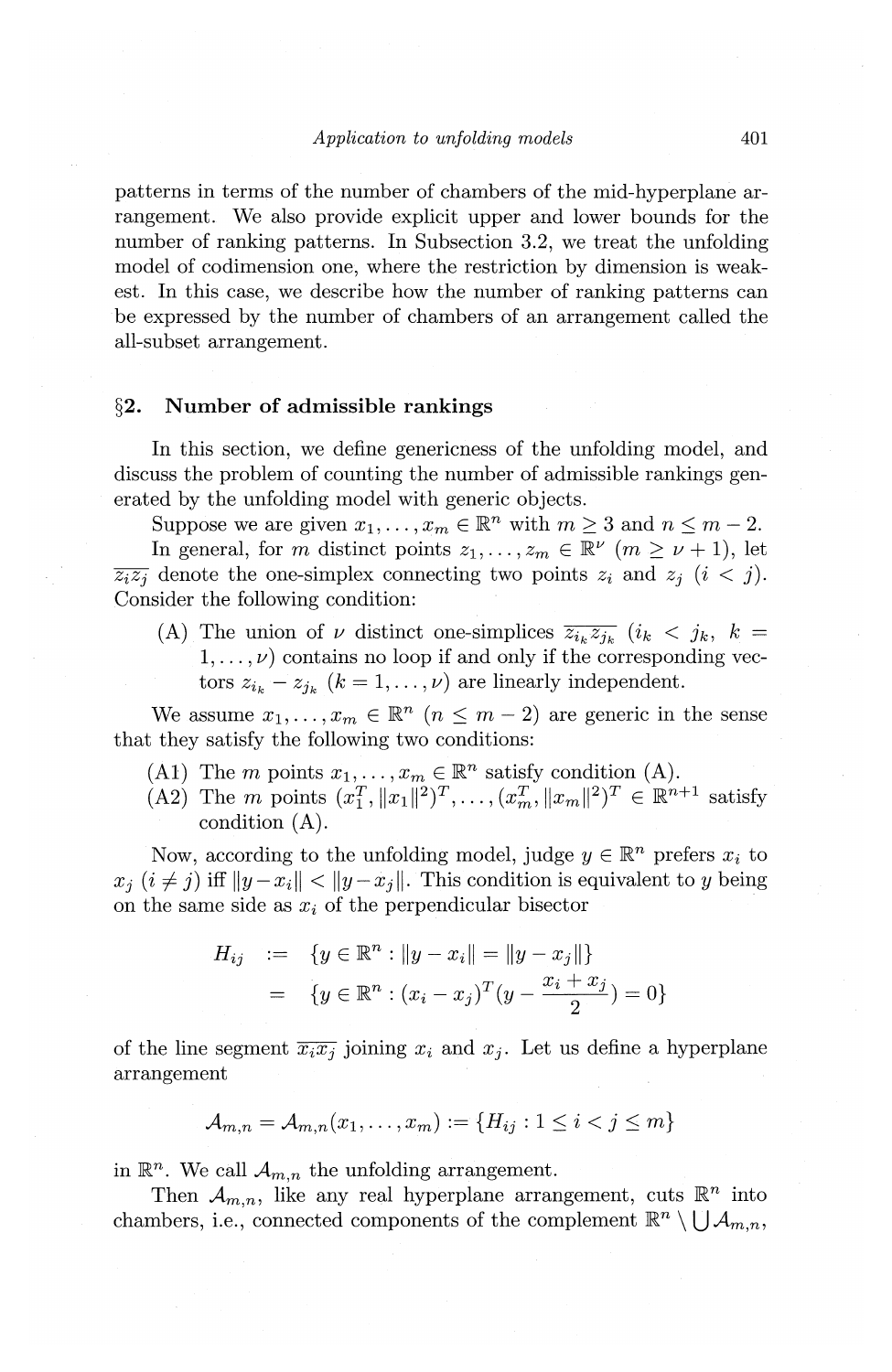where  $\bigcup A_{m,n} := \bigcup_{H \in \mathcal{A}_{m,n}} H$ . Moreover, each of these chambers is of the form '

$$
C_{i_1\cdots i_m} := \{ ||y - x_{i_1}|| < \cdots < ||y - x_{i_m}|| \} \neq \emptyset
$$

for some admissible ranking  $(i_1 \cdots i_m) \in \mathbb{P}_m$ , where  $\mathbb{P}_m$  denotes the set of permutations of  $[m] := \{1, \ldots, m\}.$ 

We observe that  $y \in \mathbb{R}^n$  gives ranking  $(i_1 \cdots i_m) \in \mathbb{P}_m$  if and only if  $y \in C_{i_1 \cdots i_m} \neq \emptyset$ . Thus there is a one-to-one correspondence between the set of admissible rankings and the set of chambers  $\text{Ch}(\mathcal{A}_{m,n})$  of  $\mathcal{A}_{m,n}$ :

$$
(i_1\cdots i_m)\leftrightarrow C_{i_1\cdots i_m}
$$

for  $(i_1 \cdots i_m)$  such that  $C_{i_1 \cdots i_m} \neq \emptyset$ . This implies that the problem of counting the number of admissible rankings reduces to that of counting the number of chambers of  $\mathcal{A}_{m,n}$ . The answer to the latter problem is given by the theorem below. Let  $\mathcal{S}_k^m$  ( $k \in \mathbb{Z}$ ) be the signless Stirling numbers of the first kind:  $t(t + 1) \cdots (t + m - 1) = \sum_{k} S_{k}^{m} t^{k}$ .

**Theorem 1** (Good and Tideman [11], Kamiya and Takemura **[14,**  15], Zaslavsky [30]). *Suppose*  $x_1, \ldots, x_m \in \mathbb{R}^n$   $(n \leq m-2)$  *are generic. Then, the number of chambers of*  $\mathcal{A}_{m,n} = \mathcal{A}_{m,n}(x_1, \ldots, x_m)$  *is* 

$$
|\mathbf{Ch}(\mathcal{A}_{m,n})|=\mathcal{S}_{m-n}^m+\mathcal{S}_{m-n+1}^m+\cdots+\mathcal{S}_m^m.
$$

*Furthermore, the number of bounded chambers of*  $A_{m,n}$  is

$$
\mathcal{S}_{m-n}^m-\mathcal{S}_{m-n+1}^m+\mathcal{S}_{m-n+2}^m-\cdots+(-1)^n\mathcal{S}_m^m.
$$

The proof of Theorem 1 is based on Zaslavsky's general result on the number of chambers of an arrangement (Zaslavsky [29]) and the following proposition. Denote by  $\Pi_m$  the partition lattice, consisting of partitions of  $[m]$  and ordered by refinement. Further, let  $\Pi_m^n$  stand for the rank *n* truncation of  $\Pi_m$ , i.e., the subposet of  $\Pi_m$  comprising elements of rank  $( = m - #$  of blocks) at most *n*.

**Proposition 1** (Kamiya and Takemura [14, 15]). *The intersection*  poset  $L(A_{m,n})$  of the unfolding arrangement  $A_{m,n}$  is isomorphic to  $\prod_{m=1}^{n}$ .

$$
L(\mathcal{A}_{m,n}) \cong \Pi^n_m.
$$

The isomorphism is given by

$$
L(\mathcal{A}_{m,n}) \ni X \mapsto I_X \in \Pi^n_m,
$$

where  $I_X$  is the partition of  $[m]$  into equivalence classes under the equivalence relation  $\sim_X$  defined by  $i \sim_X j \stackrel{\text{def}}{\iff} X \subseteq H_{ij}$  ( $H_{ii} := \mathbb{R}^n$ ).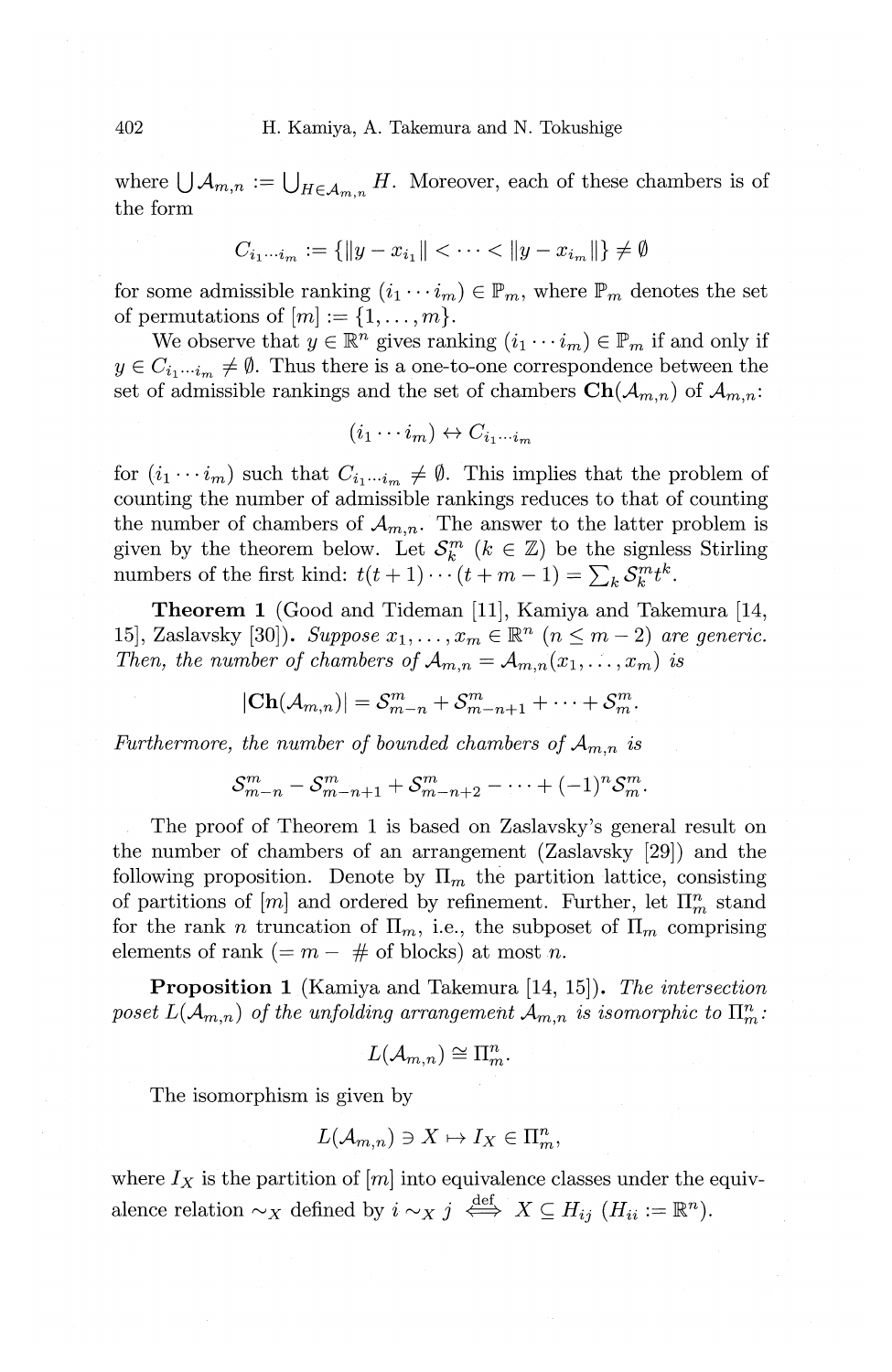**Remark 1.** *When*  $n \geq m-1$ , and  $x_1, \ldots, x_m \in \mathbb{R}^n$  satisfy condition *(A 1)* with the  $\nu = n$  in *(A)* replaced by  $m - 1$ , we can easily see that  $|\text{Ch}(\mathcal{A}_{m,n})|=m!$  and that the number of bounded chambers of  $\mathcal{A}_{m,n}$  is *zero (so the results in Theorem 1 continue to be valid). Therefore, all*  m! *rankings arise as unbounded chambers of*  $A_{m,n}$  *in this case.* 

## §3. Number of ranking patterns

In this section, we consider the problem of counting the number of ranking patterns. We treat two extreme cases—the unidimensional unfolding model:  $n = 1$  (Subsection 3.1) and the unfolding model of codimension one:  $n = m - 2$  (Subsection 3.2).

#### 3.1. Unidimensional unfolding models

In this subsection, we look into the problem of counting the number of ranking patterns of unidimensional unfolding models:  $n = 1$ . A related problem is studied in Stanley [24].

In this case  $n = 1$ , objects are *m* points on the real line:  $x_1, \ldots, x_m \in$ R. We assume  $x_1, \ldots, x_m$  are generic, i.e., the midpoints  $x_{ij} := (x_i +$  $x_i/2$ ,  $1 \le i < j \le m$ , are all distinct. This condition can be written as

$$
(x_1,\ldots,x_m)\in\mathbb{R}^m\setminus\bigcup\mathcal{M}_m,
$$

where  $\mathcal{M}_m := \mathcal{B}_m \cup \mathcal{N}_m$  is the mid-hyperplane arrangement (Kamiya, Orlik, Takemura, and Terao [13]) with

$$
\mathcal{B}_{m} := \{K_{ij} : 1 \leq i < j \leq m\},
$$
\n
$$
K_{ij} := \{ (x_1, \ldots, x_m) \in \mathbb{R}^m : x_i = x_j \},
$$
\n
$$
\mathcal{N}_{m} := \{ H_{ijkl} : (i, j, k, l) \in I_4 \},
$$
\n
$$
H_{ijkl} := \{ (x_1, \ldots, x_m) \in \mathbb{R}^m : x_i + x_j = x_k + x_l \},
$$
\n
$$
I_4 := \{ (i, j, k, l) : i, j, k, l \text{ are all distinct}, 1 \leq i < j \leq m, i < k < l \leq m \}.
$$

(In this subsection, we write elements of  $\mathbb{R}^m$  as row vectors.) Note that  $\mathcal{B}_m$  is the braid arrangement. We have  $H_{ij} = \{x_{ij}\}, 1 \leq i \leq j \leq m$ , and  $\mathcal{A}_{m,1} = \{\{x_{ij}\}: 1 \leq i < j \leq m\}.$ 

An *m*-tuple  $\mathbf{x} := (x_1, \ldots, x_m)$  of objects gives the ranking pattern  $RP^{UF}(\mathbf{x}) = \{ (i_1 \cdots i_m) \in \mathbb{P}_m : |y - x_{i_1}| < \cdots < |y - x_{i_m}| \text{ for some } y \in \mathbb{R} \}.$ We want to know

(1) 
$$
r(m) := |\{\mathbf{RP}^{\mathrm{UF}}(\mathbf{x}) : \mathbf{x} \in \mathbb{R}^m \setminus \bigcup \mathcal{M}_m\}|.
$$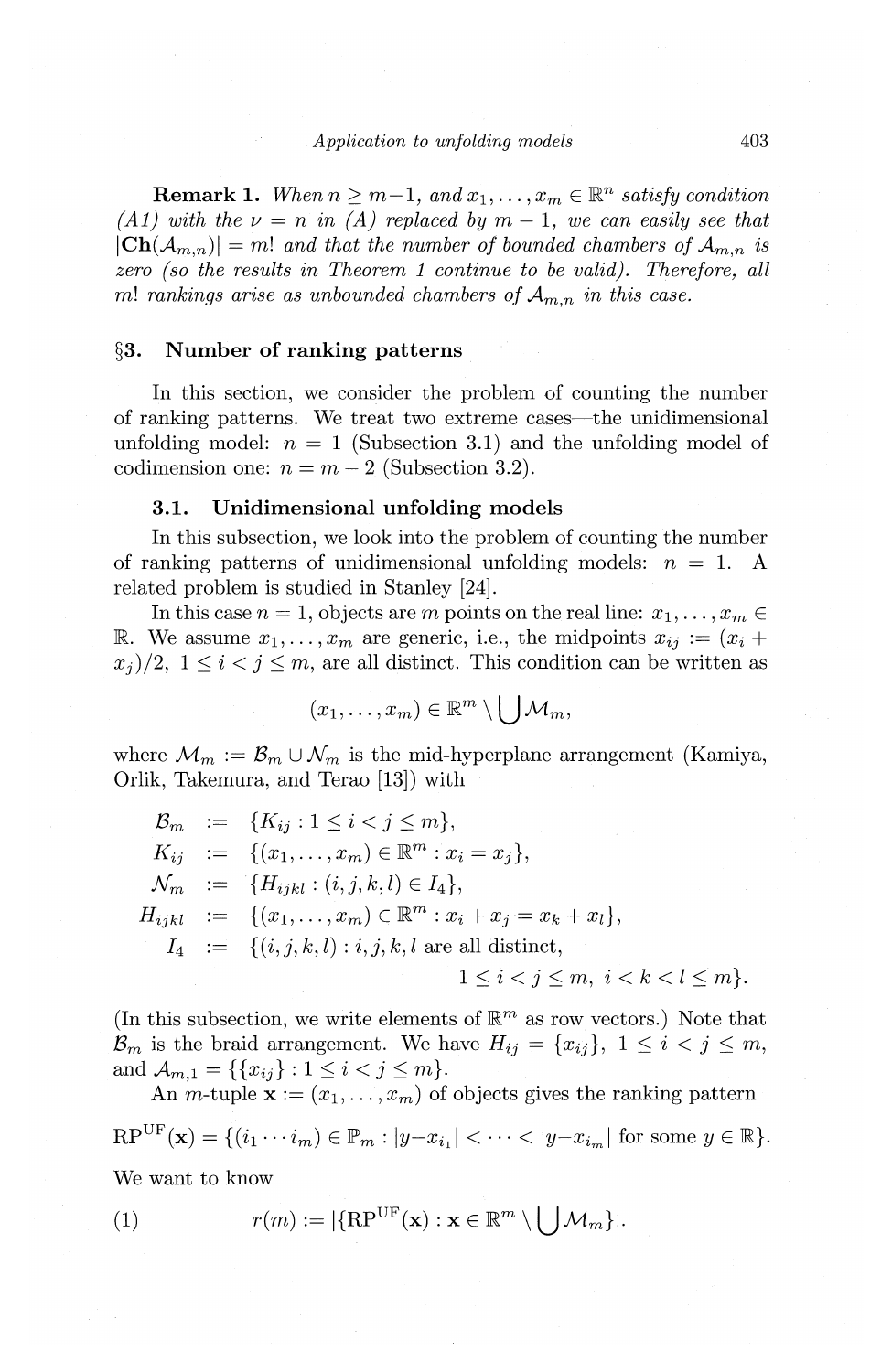The braid arrangement  $\mathcal{B}_m$  has a chamber  $C_0 \in \mathbf{Ch}(\mathcal{B}_m)$  defined by  $x_1 < \cdots < x_m$ :

$$
C_0 := \{ (x_1, \ldots, x_m) \in \mathbb{R}^m : x_1 < \cdots < x_m \}.
$$

Let us concentrate our attention on  $C_0$ . For  $\mathbf{x} = (x_1, \ldots, x_m) \in C_0 \setminus$  $\bigcup \mathcal{N}_m$  and  $\mathbf{x}' = (x'_1, \ldots, x'_m) \in C_0 \setminus \bigcup \mathcal{N}_m$ , we can easily see that  $RP^{\mathrm{UF}}(\mathbf{x}) = RP^{\mathrm{UF}}(\mathbf{x}')$  if and only if the order of the midpoints on  $\mathbb R$  is the same for **x** and **x**<sup>'</sup> (i.e.,  $\forall (i, j, k, l) \in I_4 : x_{ij} < x_{kl} \iff x'_{ij} < x'_{kl}$ ). Noting that  $x_{ij} < x_{kl}$  iff  $(x_1, \ldots, x_m) \in H_{ijkl}^- := \{(x_1, \ldots, x_m) \in \mathbb{R}^m : \ldots \}$  $x_i + x_j < x_k + x_l$ , we obtain the following lemma.

**Lemma 1** (Kamiya, Orlik, Takemura, and Terao [13]). *For*  $\mathbf{x}, \mathbf{x}' \in$  $C_0 \setminus \bigcup \mathcal{N}_m$ , we have  $\text{RP}^{\text{UF}}(\mathbf{x}) = \text{RP}^{\text{UF}}(\mathbf{x}')$  *if and only if* **x** *and* **x**' *are in the same chamber of*  $\mathcal{N}_m$ .

Put

$$
r_0(m) := |\{\mathrm{RP}^{\mathrm{UF}}(\mathbf{x}) : \mathbf{x} \in C_0 \setminus \bigcup \mathcal{N}_m\}|,
$$

i.e., the number of ranking patterns of unidimensional unfolding models with generic m-tuples such that  $x_1 < \cdots < x_m$ . Then, by Lemma 1 we have

$$
r_0(m) = \frac{|\mathbf{Ch}(\mathcal{M}_m)|}{m!}
$$

(Kamiya, Orlik, Takemura, and Terao [13]).

Now consider  $r(m)$  in (1). For  $\mathbf{x} = (x_1, \ldots, x_m) \in \mathbb{R}^m \setminus \bigcup \mathcal{M}_m$ , define  $-\mathbf{x} := (-x_1, \ldots, -x_m) \in \mathbb{R}^m \setminus \bigcup \mathcal{M}_m$ . Then, clearly we have  $RP^{UF}(\mathbf{x}) = RP^{UF}(-\mathbf{x})$ . On the other hand, for  $C, C' \in \mathbf{Ch}(\mathcal{M}_m)$ such that  $C' \neq \pm C$  ( $-C := \{-\mathbf{x} : \mathbf{x} \in C\}$ ), we can easily see that  $RP^{\text{UF}}(\mathbf{x}) \neq RP^{\text{UF}}(\mathbf{x}')$  for  $\mathbf{x} \in C$  and  $\mathbf{x}' \in C'$ . These two facts, together with Lemma 1, yield the following theorem.

**Theorem 2.** *The number of ranking patterns of unidimensional unfolding models with generic m-tuples of objects is* 

$$
r(m)=\frac{m!}{2}r_0(m)=\frac{|\text{Ch}(\mathcal{M}_m)|}{2}, \quad m\geq 3.
$$

Let us define equivalence of ranking patterns by saying that two ranking patterns  $RP^{UF}(\mathbf{x})$  and  $RP^{UF}(\mathbf{x}^{\prime})$  are equivalent iff

(3) 
$$
RP^{UF}(\mathbf{x}) = \sigma RP^{UF}(\mathbf{x}') \text{ for some } \sigma \in \mathfrak{S}_m,
$$

where  $\mathfrak{S}_m$  is the symmetric group on  $m$  letters, consisting of all bijections:  $[m] \to [m]$ , and  $\sigma \text{RP}^{\text{UF}}(\mathbf{x}') := \{(\sigma(i_1) \cdots \sigma(i_m)) : (i_1 \cdots i_m) \in$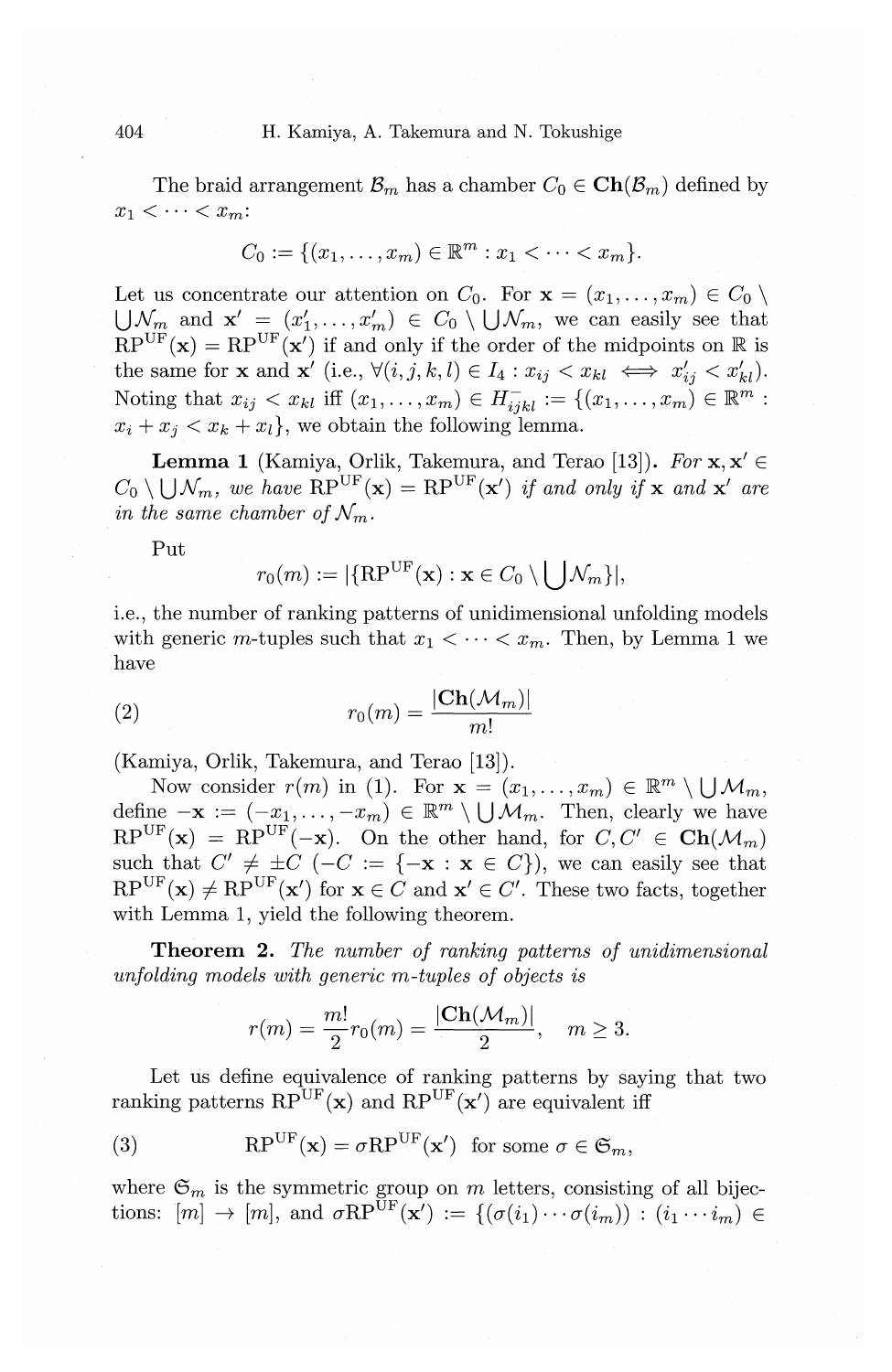$RP^{UF}(\mathbf{x}')$ . We want to find the number of inequivalent ranking patterns.

Let  $r_{\text{IE}}(m)$  be the number of inequivalent ranking patterns of unidimensional unfolding models with generic m-tuples of objects:

$$
r_{\text{IE}}(m) := |\{[\text{RP}^{\text{UF}}(\mathbf{x})]: \mathbf{x} \in \mathbb{R}^m \setminus \bigcup \mathcal{M}_m\}|,
$$

where  $\lceil \cdot \rceil$  stands for the equivalence class under the equivalence relation defined by (3). We will see that  $r_{\text{IE}}(m)$  is half of  $r_0(m)$  for  $m \geq 4$ . Suppose we are given  $\mathbf{x} = (x_1, \ldots, x_m) \in C_0 \setminus \bigcup \mathcal{N}_m$  with  $m \geq 4$ . Then  $\mathbf{x}' = (x'_1, \ldots, x'_m) := (-x_m, \ldots, -x_1)$  also lies in  $C_0 \setminus \bigcup \mathcal{N}_m$ :  $\mathbf{x}' \in C_0 \setminus \bigcup \mathcal{N}_m$ . Moreover, since  $m \geq 4$ , four indices  $1, 2, m-1, m$  are all distinct and we have  $x_{1m} < x_{2,m-1}$  iff  $x'_{1m} > x'_{2,m-1}$ . This means  $\text{RP}^{\text{UF}}(\mathbf{x}) \neq \text{RP}^{\text{UF}}(\mathbf{x}')$  by Lemma 1. However,  $[\text{RP}^{\text{UF}}(\mathbf{x})] = [\text{RP}^{\text{UF}}(\mathbf{x}')]$ since  $\mathrm{RP}^{\mathrm{UF}}(\mathbf{x}) = \mathrm{RP}^{\mathrm{UF}}(-\mathbf{x})$ . Next, it can be seen that any  $\mathbf{x}'' \in C_0 \setminus$  $\bigcup \mathcal{N}_m$  such that  $RP^{\mathrm{UF}}(\mathbf{x}^{\prime\prime}) \neq RP^{\mathrm{UF}}(\mathbf{x})$  and  $[RP^{\mathrm{UF}}(\mathbf{x}^{\prime\prime})] = [RP^{\mathrm{UF}}(\mathbf{x})]$ satisfies  $RP^{UF}(\mathbf{x}^{\prime}) = RP^{UF}(\mathbf{x}^{\prime})$ . These arguments lead to the following theorem.

**Theorem 3.** *The number of inequivalent ranking patterns of unidimensional unfolding models with generic m-tuples of objects is* 

$$
r_{\text{IE}}(m) = \begin{cases} r_0(3) = \frac{|\text{Ch}(\mathcal{B}_3)|}{3!} = 1 & \text{if } m = 3, \\ \frac{r_0(m)}{2} = \frac{|\text{Ch}(\mathcal{M}_m)|}{2 \cdot m!} & \text{if } m \ge 4. \end{cases}
$$

So far, we have expressed the number of ranking patterns in terms of the number of chambers of an arrangement. We can use the finite field method (Athanasiadis [3, 4], Crapo and Rota [7], Kamiya, Takemura, and Terao [16, 17, 18], Stanley [25, Lecture 5]) to calculate specific values of  $r_0(m)$ ,  $m \leq 10$ :

$$
r_0(4) = 2, r_0(5) = 12, r_0(6) = 168, r_0(7) = 4680,
$$
  

$$
r_0(8) = 229386, r_0(9) = 18330206, r_0(10) = 2241662282.
$$

The values of  $r(m)$  for  $m \leq 8$  are given in Kamiya, Orlik, Takemura, and Terao [13] along with the characteristic polynomials  $\chi(M_m, t)$  of  $\mathcal{M}_m$ ,  $m \leq 8$ . After [13], the second author of the present paper, Takemura [26], improved on Lemma 3.3 of [13] and calculated  $\chi(M_9, t)$  and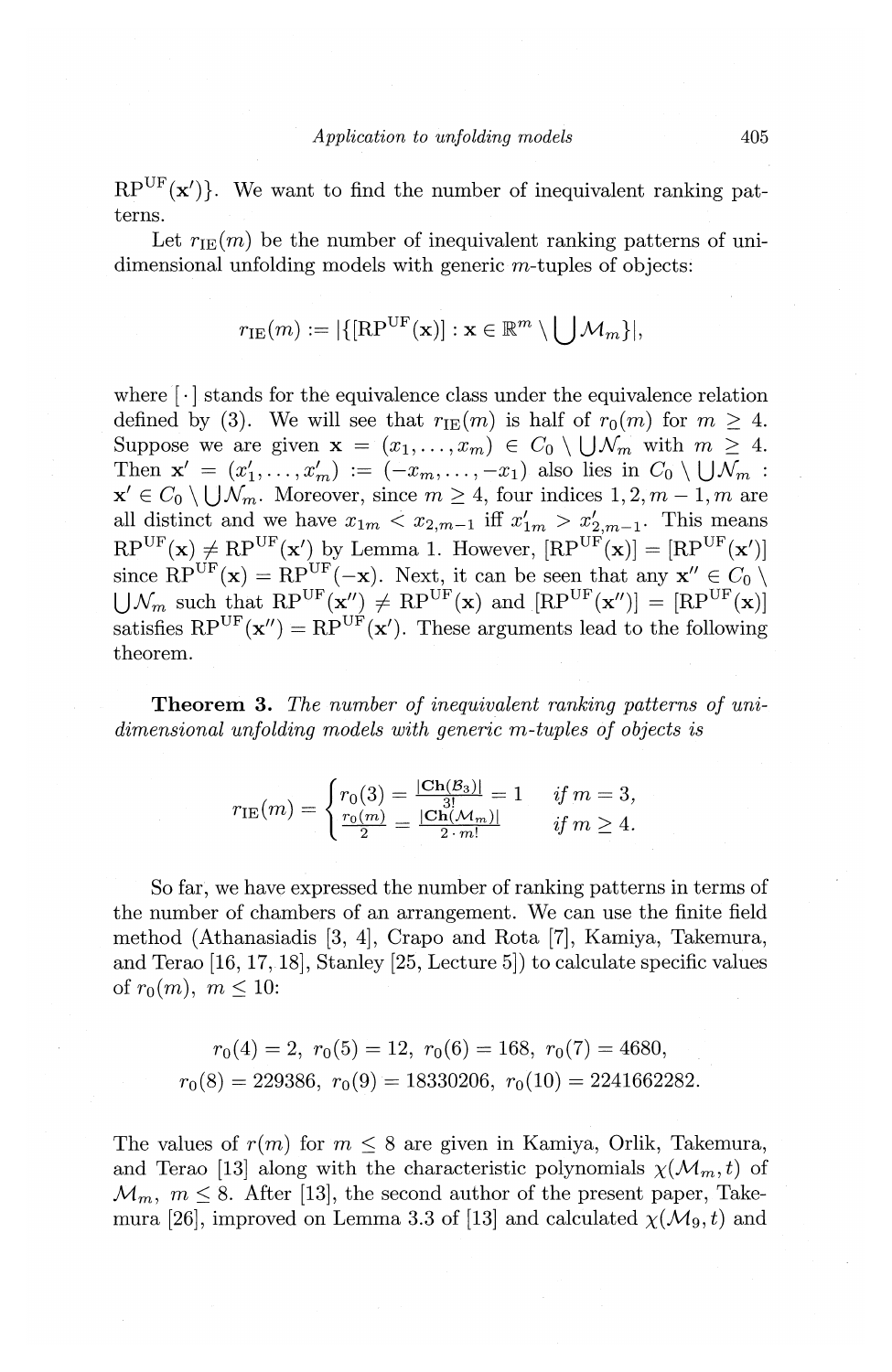$r_0(9)$ ; later Ishiwata [12] obtained  $\chi(\mathcal{M}_{10}, t)$  and  $r_0(10)$  after an extensive computation. The characteristic polynomials found by them are:

$$
\begin{array}{rcl}\n\chi(\mathcal{M}_9,t) &=& t(t-1)(t^7-413t^6+73780t^5\\
 &-7387310t^4+447514669t^3\\
 &-16393719797t^2+336081719070t\\
 & & \displaystyle -2972902161600),\\
\chi(\mathcal{M}_{10},t) &=& t(t-1)(t^8-674t^7+201481t^6-34896134t^5\\
 & &+3830348179t^4-272839984046t^3\\
 & &+12315189583899t^2-321989533359786t\\
 & &+3732690616086600).\n\end{array}
$$

However, for large values of *m,* the finite field method is not feasible. We will provide simple upper and lower bounds for  $r_0(m)$ .

**Theorem 4.** For all  $m \geq 4$ , we have

$$
2\left(\frac{3}{4}\right)^{m-4} \{(m-3)!\}^2 \le r_0(m) < \frac{2}{m!} \left\{ \frac{em(m-1)^2}{8} \right\}^{m-2}
$$

*Proof.* First, we derive the upper bound in the theorem.

Define  $H_0 := \{ (x_1, \ldots, x_m) \in \mathbb{R}^m : x_1 + \cdots + x_m = 0 \}$ , and consider the essentialization (Stanley [25, p.392])  $\mathcal{M}_m^0 := \{H \cap H_0 : H \in \mathcal{M}_m\}$  of  $\mathcal{M}_m$ . Since  $L(\mathcal{M}_m^0) \cong L(\mathcal{M}_m)$ , we may consider the essential, central arrangement  $\mathcal{M}_m^0$  in  $H_0$  (dim  $H_0 = m - 1$ ) instead of  $\mathcal{M}_m$ .

Recall, in general, that h hyperplanes divide  $\mathbb{R}^d$  into at most  $\sum_{i=0}^{a} {h \choose i} \le (eh/d)^d =: c(h, d)$  chambers (see, e.g., [20, Proposition 6.1.1] and [21, Theorem 3.6.1]). Thus,  $\tilde{h}$  linear hyperplanes divide  $\mathbb{R}^{\tilde{d}}$  into at most  $2c(\tilde{h}-1, \tilde{d}-1)$  chambers.

In our case,  $\mathcal{M}_{m}^{0}$  is central, so we can take  $\tilde{h} = |\mathcal{M}_{m}| = |\mathcal{B}_{m}| +$  $|\mathcal{N}_m| = \binom{m}{2} + 3\binom{m}{4} \leq m(m-1)^2(m-2)/8$   $(m \geq 4)$  and  $\tilde{d} = m-1$ . Hence, we have

$$
\begin{array}{rcl} |\mathbf{Ch}(\mathcal{M}_m^0)| & \leq & 2c(\tilde{h}-1,\tilde{d}-1) \\ \\ & \leq & 2 \times \left\{ \frac{e\left(\frac{m(m-1)^2(m-2)}{8}-1\right)}{m-2} \right\}^{m-2} \\ \\ & < & 2 \times \left\{ \frac{em(m-1)^2}{8} \right\}^{m-2} . \end{array}
$$

This together with (2) and  $|\text{Ch}(\mathcal{M}_m)| = |\text{Ch}(\mathcal{M}_m^0)|$  gives the upper bound of  $r_0(m)$  in the theorem.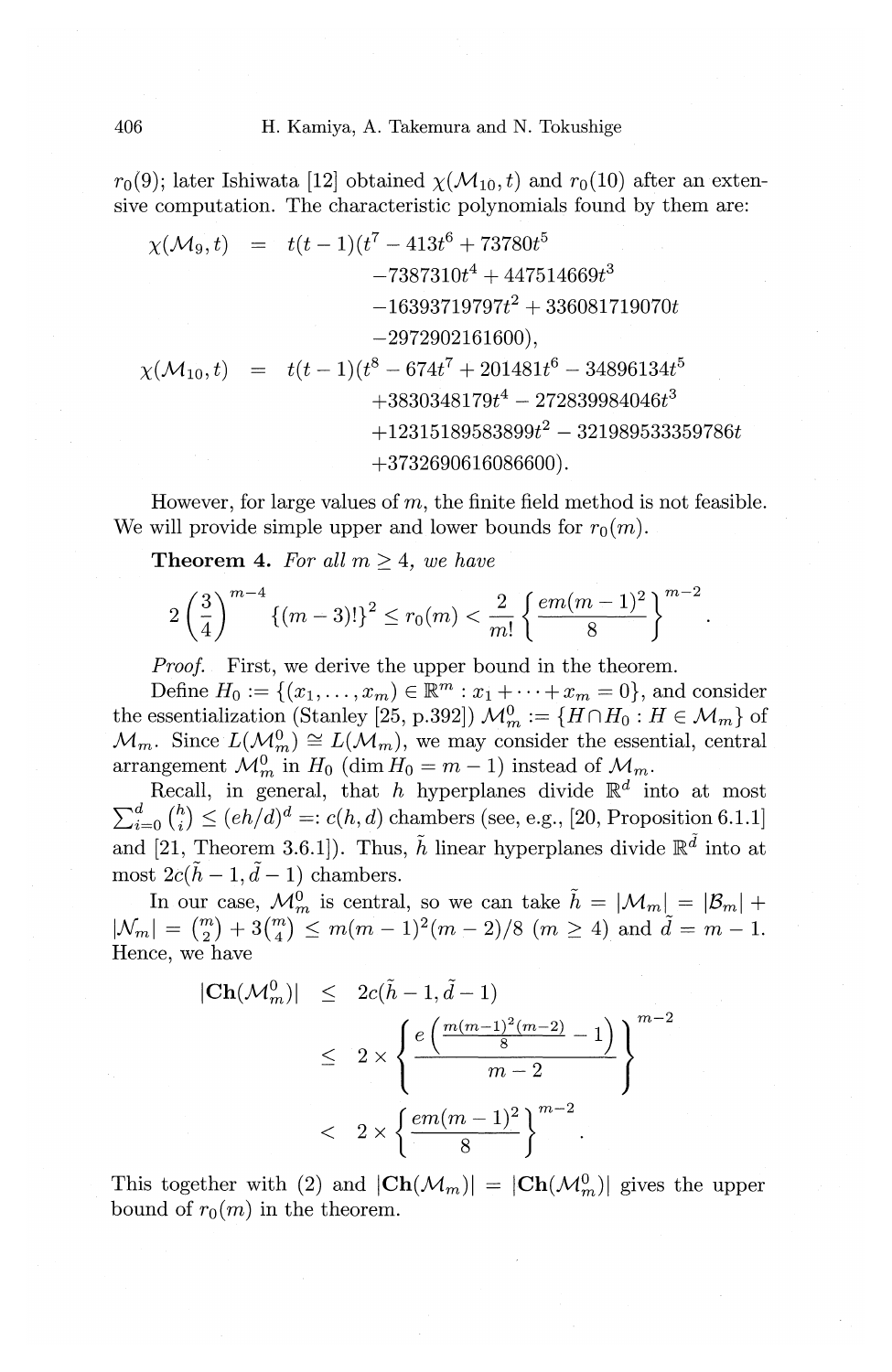Next, *we* will obtain the lower bound in the theorem.

Let  $\mathbf{x} = (x_1, \ldots, x_m), x_1 < \cdots < x_m$  be fixed. We add one more object  $y = x_m + 2t$   $(t > 0)$  to **x**, and we will count the number of ranking patterns arising from  $y_t = (x, y), t > 0$ . Let  $M = \{x_{ij} : 1 \leq i < j \leq m\}$ be the set of midpoints for **x**, and  $Y_t = \{x_{im} + t : 1 \leq i \leq m\}$  the set of midpoints of  $x_i$  ( $1 \leq i \leq m$ ) and *y*. Then  $M \cup Y_t$  is the set of midpoints for  $y_t$ . To guarantee all these midpoints are distinct, we require the following. First, by perturbing each  $x_i$  without changing the ranking pattern of **x**, we may assume that  $x_1, \ldots, x_m$  are independent over Q. Then we have  $|M \cap Y_t| \leq 1$  for all  $t > 0$ . Next, let  $T_0 = \{t >$  $0: |M \cap Y_t| = 1$ ,  $T_1 = (0, \infty) \setminus T_0$ , and we only consider  $t \in T_1$ . Then  $M \cup Y_t$  is legal, i.e., all midpoints are distinct.

Now the crucial observation is as follows:  $|\{RP^{UF}(\mathbf{y}_t): t \in T_1\}|$ 1 + |T<sub>0</sub>|. Moreover, we have  $|T_0| = \sum_{i=1}^{m-1} |V_i|$ , where  $V_i = \{v \in M :$  $x_{im} < v$ . Using  $|V_i| \geq m - 1 - i$  obtained by  $V_i \supset \{x_{im}: i < j < m\},$ *we* have

$$
|\{\text{RP}^{\text{UF}}(\mathbf{y}_t): t \in T_1\}| = 1 + \sum_{i=1}^{m-1} |V_i| \ge 1 + |V_1| + \frac{(m-3)(m-2)}{2} =: N.
$$

Namely, N is a lower bound for the number of ranking patterns arising from  $y_t$ ,  $t \in T_1$ .

Applying exactly the same argument to  $\mathbf{x}' = (-x_m, \dots, -x_1)$  instead of x, *we see* that the number of ranking patterns arising from  $(\mathbf{x}', -x_1 + 2t), t > 0$  (or equivalently,  $(x_1 - 2t, \mathbf{x}), t > 0$ ) is at least  $N' = 1 + |V_1'| + (m-3)(m-2)/2$ , where  $|V_1'| = |\{u \in M : u < x_{1m}\}| =$  ${m \choose 2} - |V_1| - 1$ . Notice that  $N + N' = 1 + {m \choose 2} + (m-3)(m-2)$  $(3/2)(m-2)^2$ . Therefore, by the averaging argument, we have

$$
r_0(m+1) \ge r_0(m) \times \frac{1}{2}(N+N') > \frac{3}{4}(m-2)^2 r_0(m).
$$

So the induction starting from  $r_0(4) = 2$  gives the desired lower bound. Q.E.D.

Let  $\ell(m)$  and  $u(m)$  be the lower and upper bounds in the theorem, respectively. A computation shows  $\{u(m)\}^{1/m}/m^2 \rightarrow e^2/8 \approx 0.92$  and  $\{\ell(m)\}^{1/m}/m^2 \rightarrow 3/(4e^2) \approx 0.1$  as  $m \rightarrow \infty$ . It would be interesting to prove (or disprove) the existence of  $\lim\{r_0(m)\}^{1/m}/m^2$ .

Strangely enough,  $r_0(m) = a(m)$  holds for  $4 \le m \le 7$ , where

$$
a(m):=\frac{(m-2)\{(m-2)^{m-3}-1\}\cdot(m-4)!}{m-3},
$$

but  $r_0(8) > a(8)$ ,  $r_0(9) > a(9)$ ,  $r_0(10) > a(10)$ . Also,  $a(m)$  satisfies  ${a(m)}^{\frac{1}{m}}{m^2} \to 1/e \approx 0.37$ . We mention that  $a(m)/{(m-3)!} =$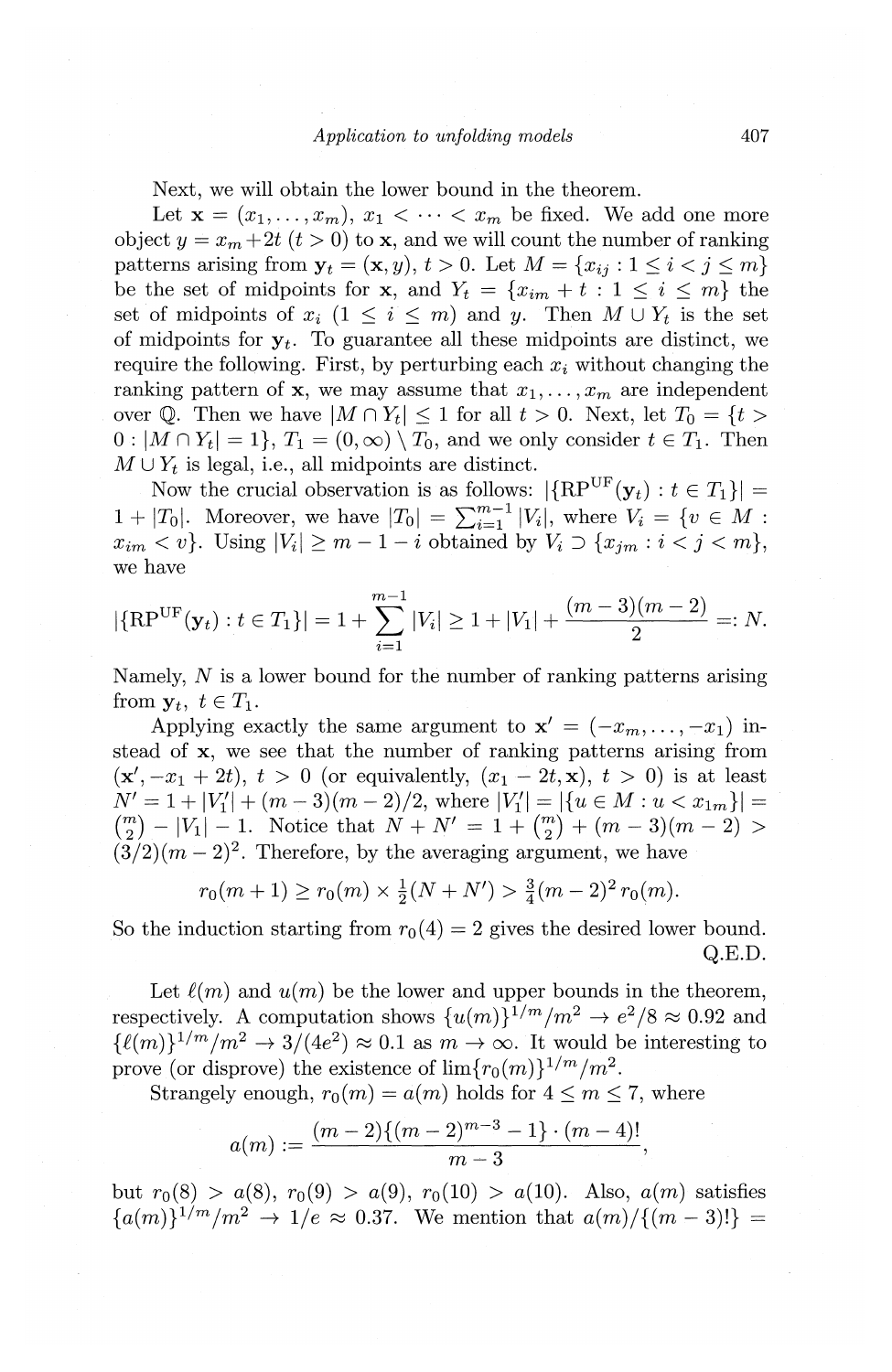408 H. Kamiya, A. Takemura and N. Tokushige

| m  | $r_0(m)$         | a(m)             | $\ell(m)$      | u(m)                                     | f(m)                       |
|----|------------------|------------------|----------------|------------------------------------------|----------------------------|
| 4  | $\overline{2}$   | $\boldsymbol{2}$ | $\overline{2}$ | 12                                       | $\overline{2}$             |
| 5  | 12               | 12               | 6              | 334                                      | 12                         |
| 6  | 168              | 168              | 41             | 18,744                                   | 286                        |
| 7  | 4,680            | 4,680            | 486            | $1.82 \times 10^{6}$                     | 33,592                     |
| 8  | 229,386          | 223, 920         | 9,113          | $2.76 \times 10^{8}$                     | 23, 178, 480               |
| 9  | 18, 330, 206     | 16, 470, 720     |                | 246, 038 6.06 $\times$ 10 <sup>10</sup>  | 108, 995, 910, 720         |
| 10 | 2, 241, 662, 282 | 1,725,655,680    |                | $9.05 \times 10^6$ $1.81 \times 10^{13}$ | 3, 973, 186, 258, 569, 120 |

Table 1.  $r_0(m)$ ,  $a(m)$ ,  $\ell(m)$ ,  $u(m)$ ,  $f(m)$ ,  $4 \le m \le 10$ .

 $(m-2){(m-2)^{m-3} - 1}/(m-3)^2$   $(m \ge 4)$  is the number of acyclicfunction digraphs on  $m-2$  vertices (Walsh [28], OEIS id:A058128).

Thrall [27] gave an upper bound  $f(m)$  for  $r_0(m)$ :

$$
f(m) := \frac{\{\frac{m(m-1)}{2}\}! \prod_{i=1}^{m-2} i!}{\prod_{i=1}^{m-1} (2i-1)!}.
$$

Here,  $f(m)$  is the number of mappings  $\{(i, j) : 1 \le i < j \le m\} \ni$  $(i, j) \mapsto d(i, j) \in \{1, 2, \ldots, m(m-1)/2\}$  satisfying the condition that  $d(i, j)$  be increasing in i for each fixed j as well as increasing in j for each fixed  $i$ . He obtained this number by considering a problem similar to that of counting the number of standard Young tableaux. Since for  $\mathbf{x} = (x_1, \ldots, x_m) \in C_0 \setminus \bigcup \mathcal{N}_m$ , the ranks  $d_{\mathbf{x}}(i, j)$  of the midpoints  $x_{ij} =$  $(x_i+x_i)/2$  from left to right on the real line  $\mathbb R$  meet this condition,  $f(m)$ is an upper bound for  $r_0(m)$ . We can see our  $u(m)$  satisfies  $f(m) < u(m)$ for  $m \leq s$ ,  $f(m) > u(m)$  for  $m > 9$ , and  $u(m) = o(f(m))$ . For m such that  $f(m) < u(m)$ , we know the exact values  $r_0(m)$  anyway, so the upper bound  $u(m)$  based on arrangement theory may be said to be better than  $f(m)$ .

We list the values of  $r_0(m)$ ,  $a(m)$ ,  $f(m)$  and approximate values of  $\ell(m)$ ,  $u(m)$  for  $m = 4, \ldots, 10$  in Table 1. (For  $\ell(m)$ ,  $m \leq 9$ , and  $u(m)$ ,  $m \leq 6$ , we exhibit  $\lceil \ell(m) \rceil$  and  $|u(m)|$ , respectively. For  $\ell(10)$ , we display  $\lceil \ell(m) \times 10^{-4} \rceil \times 10^4$ , and similarly using  $\lceil \cdot \rceil$  for  $u(m)$ ,  $m > 7$ .)

### **3.2. Unfolding models of codimension one**

In this subsection, we deal with the problem of counting the number of ranking patterns of unfolding models of codimension one:  $n = m - 2$ (i.e., when the restriction by dimension is weakest).

First, let us forget the unfolding model for a while and consider the ranking patterns of braid slices.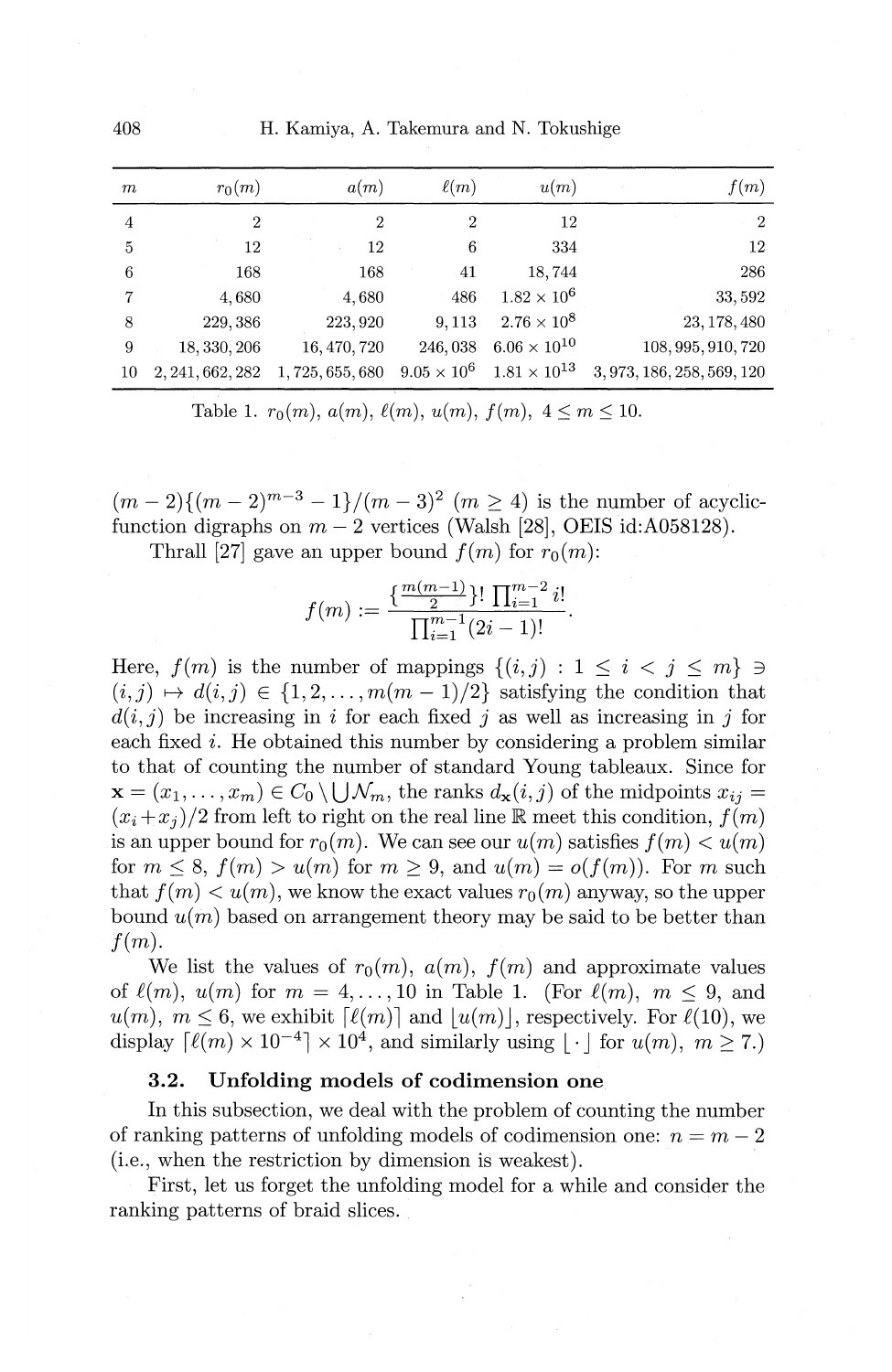We begin by defining the ranking pattern of a braid slice. For

$$
H_0 = \{x = (x_1, \dots, x_m)^T \in \mathbb{R}^m : x_1 + \dots + x_m = 0\},\
$$

consider the essential arrangement

$$
\mathcal{B}^0_m:=\{H\cap H_0: H\in\mathcal{B}_m\}
$$

in  $H_0$ , and write its chambers as

$$
B_{i_1\cdots i_m} := \{x = (x_1, \ldots, x_m)^T \in H_0 : x_{i_1} > \cdots > x_{i_m}\} \in \mathbf{Ch}(\mathcal{B}_m^0)
$$

for  $(i_1 \cdots i_m) \in \mathbb{P}_m$ . Moreover, define a hyperplane

$$
K_v := \{ x \in H_0 : v^T x = 1 \}
$$

in  $H_0$  for each  $v \in \mathbb{S}^{m-2} := \{x \in H_0 : ||x|| = 1\}$ . Now we call the subset

$$
\mathrm{RP}(v) := \{ (i_1 \cdots i_m) \in \mathbb{P}_m : K_v \cap B_{i_1 \cdots i_m} \neq \emptyset \}, \quad v \in \mathbb{S}^{m-2},
$$

of  $\mathbb{P}_m$  the ranking pattern of the braid slice by  $K_v$ .

Next, let us define genericness of the braid slice as follows. For the all-subset arrangement (Kamiya, Takemura, and. Terao [19])

$$
\mathcal{A}_m := \{H_I : I \subseteq [m], |I| \ge 1\}
$$

with  $H_I := \{x = (x_1, \ldots, x_m)^T \in \mathbb{R}^m : \sum_{i \in I} x_i = 0\}, \ \emptyset \neq I \subseteq [m],$ consider its restriction to  $H_0 = H_{[m]}$ :

$$
\mathcal{A}_{m}^{0} := \mathcal{A}_{m}^{H_{0}} = \{H_{I}^{0} : I \subset [m], 1 \leq |I| \leq m - 1\},
$$
  

$$
H_{I}^{0} := H_{I} \cap H_{0} \quad (1 \leq |I| \leq m - 1).
$$

Then define

$$
\mathcal{V} := (H_0 \setminus \bigcup \mathcal{A}_m^0) \cap \mathbb{S}^{m-2}.
$$

We will say  $v \in \mathbb{S}^{m-2}$ , or the braid slice by  $K_v$ , is generic if  $v \in V$ .

Now, we will see that the set of ranking patterns  $RP(v)$  for generic v's is in one-to-one correspondence with the set of chambers of  $\mathcal{A}_{m}^{0}$ . Write *V* as  $V = \bigsqcup_{D \in \mathbf{D}(\mathcal{A}_{\infty}^0)} D$  (disjoint union), where

$$
\mathbf{D}(\mathcal{A}_m^0):=\{D=\tilde{D}\cap\mathbb{S}^{m-2}:\tilde{D}\in\mathbf{Ch}(\mathcal{A}_m^0)\},
$$

which clearly is in one-to-one correspondence with  $\mathbf{Ch}(\mathcal{A}_m^0)$ . Then, we can prove (Kamiya, Takemura, and Terao [19]) that there is a bijection from  $\mathbf{D}(\mathcal{A}_m^0)$  to  $\{RP(v): v \in \mathcal{V}\}\$  given by

(4) 
$$
\mathbf{D}(\mathcal{A}_m^0) \ni D \mapsto \mathrm{RP}(v), \ v \in D.
$$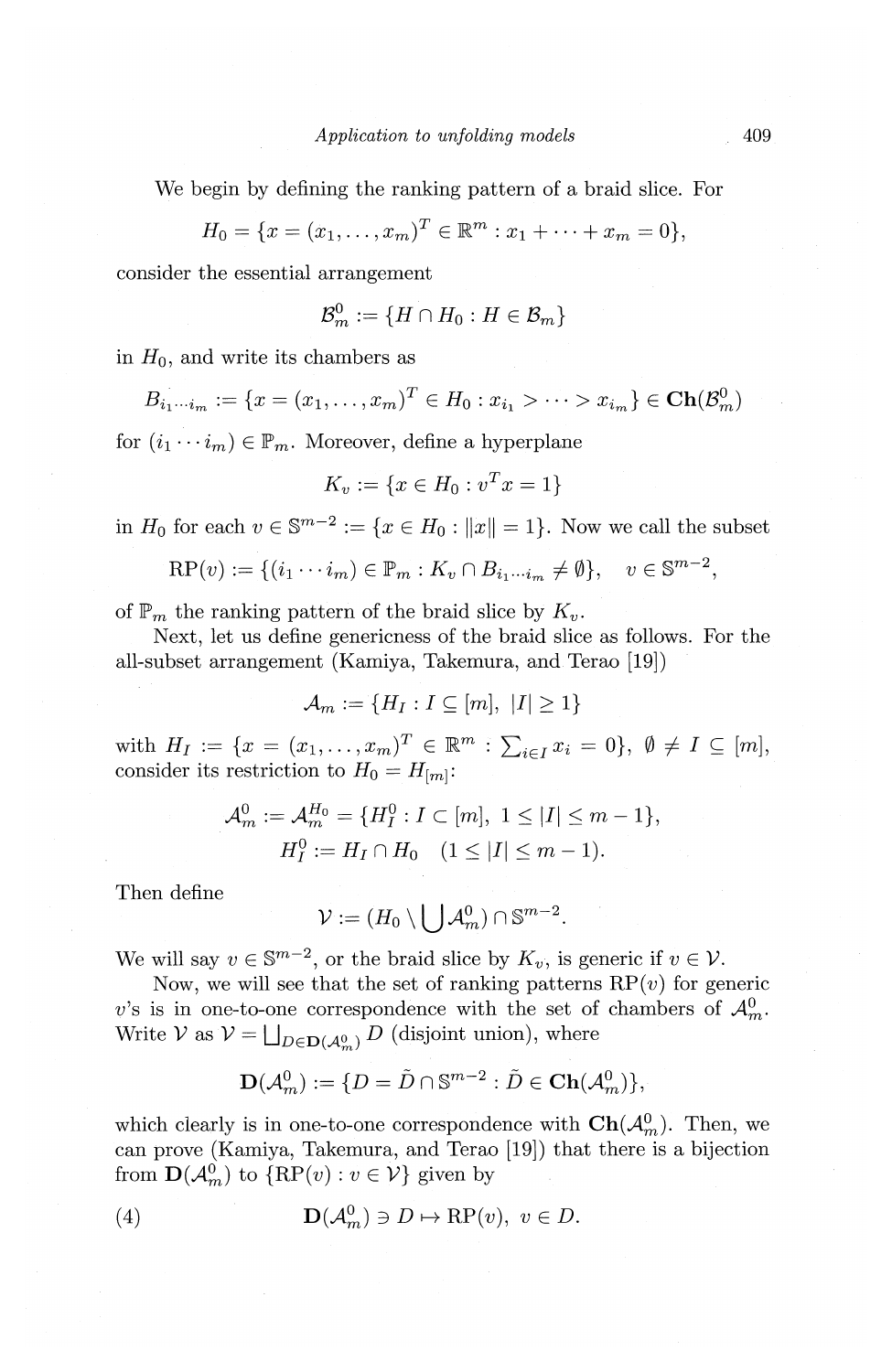Hence,

$$
\mathrm{RP}_D := \mathrm{RP}(v) \text{ for } v \in D \in \mathbf{D}(\mathcal{A}_m^0)
$$

is well-defined, and the mapping  $\mathbf{D}(\mathcal{A}_{m}^{0}) \to \{RP_D : D \in \mathbf{D}(\mathcal{A}_{m}^{0})\}$  ${RP(v): v \in V} : D \mapsto RP_D$  is bijective.

Let us get back to the unfolding model and consider the ranking pattern of the unfolding model of codimension one.

Suppose we are given  $x_1, \ldots, x_m \in \mathbb{R}^n$  with  $n = m - 2 \geq 1$ . We assume  $x_1, \ldots, x_m$  are generic in the sense that they satisfy (A1) and (A2) in Section 2. We call the unfolding model with such  $x_1, \ldots, x_m \in \mathbb{R}^{m-2}$ the unfolding model of codimension one (for the reason stated below). In addition, we will assume without loss of generality that  $x_1, \ldots, x_m$ are taken so that  $\sum_{i=1}^{m} x_i = 0$ ,  $\sum_{i=1}^{m} ||x_i||^2/m = 1$ .

We will see that the ranking pattern of the unfolding model of codimension one with m-tuple  $(x_1, \ldots, x_m)$ :

$$
RP^{UF}(x_1, ..., x_m) = \{(i_1 \cdots i_m) \in \mathbb{P}_m : ||y - x_{i_1}|| < \cdots < ||y - x_{i_m}||
$$
  
(5) for some  $y \in \mathbb{R}^{m-2}$ 

can be expressed as the ranking pattern of a braid slice.

Define

$$
W = W(x_1, ..., x_m) = (w_1, ..., w_{m-2}) := \begin{pmatrix} x_1^T \\ \vdots \\ x_m^T \end{pmatrix} \in \text{Mat}_{m \times (m-2)}(\mathbb{R}),
$$
  

$$
u = u(x_1, ..., x_m) := -\frac{1}{2} \begin{pmatrix} ||x_1||^2 - 1 \\ \vdots \\ ||x_m||^2 - 1 \end{pmatrix} \in \mathbb{R}^m,
$$

where  $\text{Mat}_{m \times (m-2)}(\mathbb{R})$  denotes the set of  $m \times (m-2)$  matrices with real entries. For the affine map  $\kappa : \mathbb{R}^{m-2} \to \mathbb{R}^m$  defined by  $\kappa(y) :=$  $Wy + u, y \in \mathbb{R}^{m-2}$ , consider the image  $K := \text{im } \kappa = \{k(y) : y \in \mathbb{R}^{m-2}\}\$ of  $\kappa$ . Then we have

$$
K = u + \operatorname{col} W \subset H_0,
$$

where  $col W$  stands for the column space of  $W$ . Using this  $K$ , we can easily see that  $RP^{UF}(x_1, \ldots, x_m)$  in (5) can be expressed as

$$
(6) \qquad \mathrm{RP}^{\mathrm{UF}}(x_1,\ldots,x_m)=\{(i_1\cdots i_m)\in\mathbb{P}_m: K\cap B_{i_1\cdots i_m}\neq\emptyset\}.
$$

We have dim  $K = \dim H_0 - 1$  and  $u \notin \text{col } W$  by (A1) and (A2), respectively. That is, K is an affine hyperplane of  $H_0$ . For this reason, we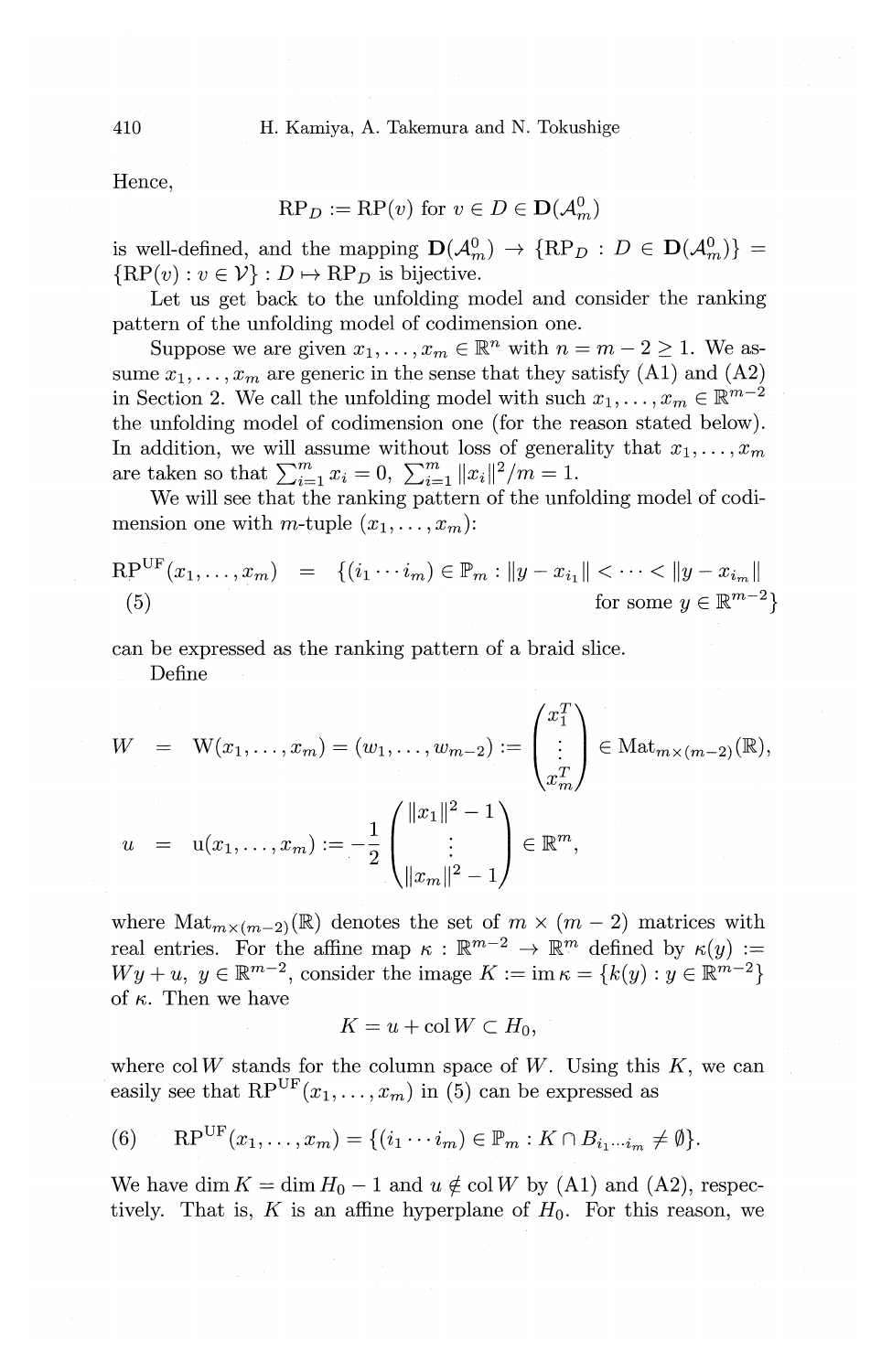called the unfolding model with generic  $x_1, \ldots, x_m \in \mathbb{R}^{m-2}$  the unfolding model of codimension one.

Write the affine hyperplane  $K \subset H_0$  as

$$
K = K_{\tilde{v}} := \{ x \in H_0 : \tilde{v}^T x = ||\tilde{v}||^2 \}
$$

using the orthogonal projection of  $u \in H_0$  on  $(\text{col } W)^{\perp} := \{x \in H_0 :$  $x^T W = 0$ :

$$
\tilde{v} := \tilde{v}(x_1, \dots, x_m) = u - \text{proj}_{\text{col }W}(u), \quad u = u(x_1, \dots, x_m),
$$

where  $\text{proj}_{\text{col }W}$  denotes the orthogonal projection on col *W*. Noting  $\tilde{v} \neq 0$ , we can represent (6) as

(7)  
\n
$$
RP^{UF}(x_1,...,x_m) = \{(i_1 \cdots i_m) \in \mathbb{P}_m : K_{v(x_1,...,x_m)} \cap B_{i_1...i_m} \neq \emptyset\},
$$
\n
$$
v(x_1,...,x_m) := \frac{1}{\|\tilde{v}\|} \tilde{v} \in \mathbb{S}^{m-2},
$$

in terms of  $K_{v(x_1,...,x_m)} = \{x \in H_0 : v(x_1,...,x_m)^T x = 1\}$  instead of  $K = K_{\tilde{v}}$ . The right-hand side of (7) is the ranking pattern of the braid slice by  $K_{\mathbf{v}(x_1, \ldots, x_m)}$ : RP( $\mathbf{v}(x_1, \ldots, x_m)$ ). Besides, it can be seen that  $v(x_1, \ldots, x_m) \in \mathcal{V}$ .

**Proposition 2** (Kamiya, Takemura, and Terao [19]). *For generic*   $x_1, \ldots, x_m \in \mathbb{R}^{m-2}$ , we have  $\mathbf{v}(x_1, \ldots, x_m) \in \mathcal{V}$  and

$$
RP^{UF}(x_1,\ldots,x_m) = RP(v(x_1,\ldots,x_m)).
$$

Proposition 2 and bijection (4) tell us that in order to find the number of ranking patterns of unfolding models of codimension one, we need to study the image of the mapping  $v: \{(x_1, \ldots, x_m) : x_1, \ldots, x_m \in$  $\mathbb{R}^{m-2}$  are generic}  $\rightarrow \mathcal{V} = \bigsqcup_{D \in \mathbf{D}(\mathcal{A}_{\infty}^0)} D, (x_1, \ldots, x_m) \mapsto \mathbf{v}(x_1, \ldots, x_m).$ In their main theorem (Theorem 4.1), Kamiya, Takemura, and Terao [19] proved that the image im v is given by

$$
(8) \qquad \text{im } v = \mathcal{V}_2 \sqcup D_1 \sqcup \cdots \sqcup D_m = \mathcal{V} \setminus ((-D_1) \sqcup \cdots \sqcup (-D_m)),
$$

where

$$
\mathcal{V}_2 \quad := \quad \{v = (v_1, \dots, v_m)^T \in \mathcal{V} : \ v_j > 0 \text{ for at least two } j \in [m] \text{ and } \quad v_k < 0 \text{ for at least two } k \in [m] \}
$$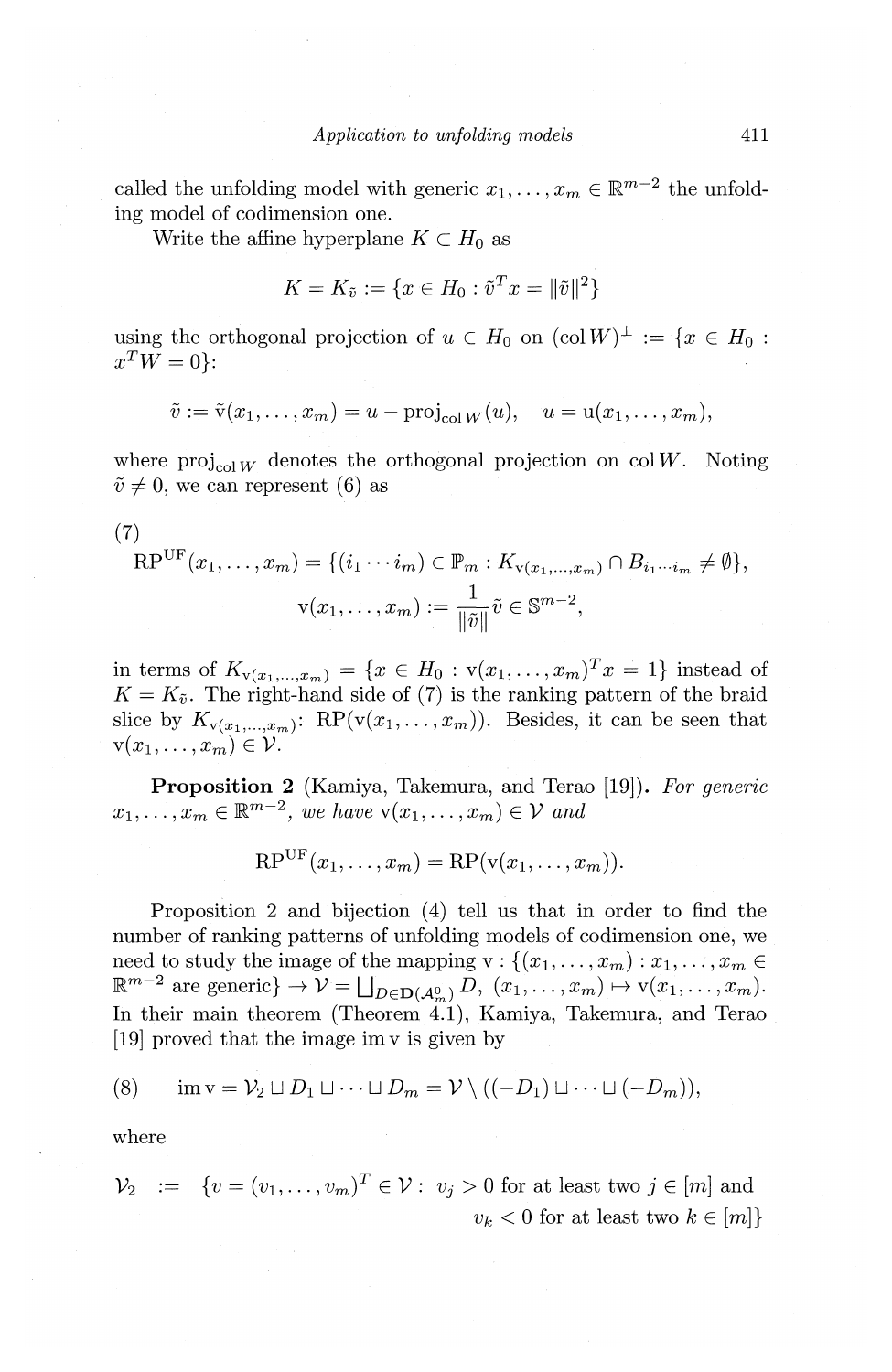and

$$
D_i := \{ v = (v_1, \dots, v_m)^T \in \mathcal{V} : v_i > 0, v_j < 0 \ (j \neq i) \} \in \mathbf{D}(\mathcal{A}_m^0),
$$
  
-D<sub>i</sub> := \{-v : v \in D\_i\}  
= \{ v = (v\_1, \dots, v\_m)^T \in \mathcal{V} : v\_i < 0, v\_j > 0 \ (j \neq i) \} \in \mathbf{D}(\mathcal{A}\_m^0)

for  $i \in [m]$ .

By Proposition 2 and im  $\mathbf{v}$  in  $(8)$ , we obtain the number of ranking patterns of unfolding models of codimension one, which is denoted by

$$
q(m) := |\{\text{RP}^{\text{UF}}(x_1, ..., x_m) : \text{ generic } x_1, ..., x_m \in \mathbb{R}^{m-2}\}|.
$$

**Theorem 5** (Kamiya, Takemura, and Terao [19]). *The number q(* m) *of ranking patterns of unfolding models of codimension one is given by* 

$$
q(m) = |\mathbf{Ch}(\mathcal{A}_m^0)| - m.
$$

Kamiya, Takemura, and Terao [19, Lemma 5.3] obtained the characteristic polynomials  $\chi(\mathcal{A}_{m}^{0},t)$  of  $\mathcal{A}_{m}^{0}$  for  $m\leq 8$  by the finite field method. Then  $q(m)$  can be calculated by  $q(m) = (-1)^{m-1}\chi(\mathcal{A}_m^0, -1)-m$ :

$$
q(3) = 3, q(4) = 28, q(5) = 365,
$$
  

$$
q(6) = 11286, q(7) = 1066037, q(8) = 347326344
$$

 $([19, Corollary 5.5]).$ 

We end this subsection by looking at the problem of finding the number of inequivalent ranking patterns of unfolding models of codimension one.

In  $(3)$ , we defined equivalence of ranking patterns of unidimensional unfolding models. We define equivalence of ranking patterns of unfolding models of codimension one in an obvious similar manner. At the moment, we can only give an upper bound for the number  $q_{\text{IE}}(m)$  of inequivalent ranking patterns of unfolding models of codimension one: (9)

$$
q_{\text{IE}}(m) \le \frac{|\mathbf{Ch}(\mathcal{A}_m^0 \cup \mathcal{B}_m^0)|}{m!} - 1 = |\mathbf{D}^{1 \cdots m}(\mathcal{A}_m^0)| - 1 = |\mathbf{D}_2^{1 \cdots m}(\mathcal{A}_m^0)| + 1
$$

for  $m \geq 3$  (Kamiya, Takemura, and Terao [19]), where  $\mathbf{D}^{1 \cdots m}(\mathcal{A}_{m}^{0}) :=$  ${D \in \mathbf{D}(\mathcal{A}_{m}^{0}): D \cap B_{1\cdots m} \neq \emptyset}$  and  $\mathbf{D}_{2}^{1\cdots m}(\mathcal{A}_{m}^{0}):={D \in \mathbf{D}(\mathcal{A}_{m}^{0}): D \subset$  $\mathcal{V}_2, D \cap B_{1\cdots m}^{\cdots} \neq \emptyset$  =  $\mathbf{D}^{1\cdots m}(\mathcal{A}_m^0) \setminus \{D_1, -D_m\}$ . It is shown in [19], however, that the upper bound in (9) is actually the exact number for  $m \leq 6$ . The specific values are

$$
q_{\text{IE}}(3) = 1
$$
,  $q_{\text{IE}}(4) = 3$ ,  $q_{\text{IE}}(5) = 11$ ,  $q_{\text{IE}}(6) = 55$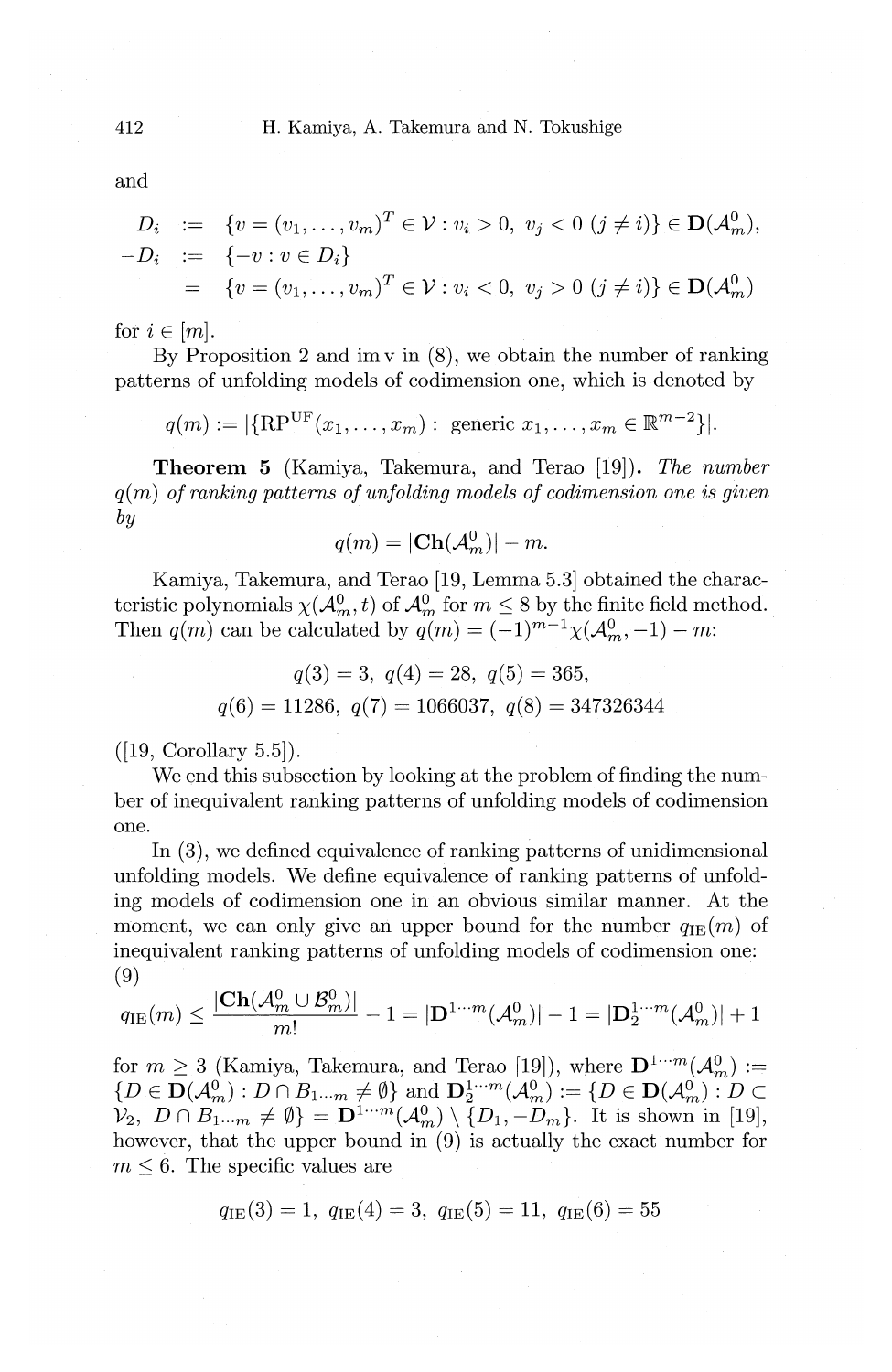([19, Subsection 6.2]).

Open problem: Does the upper bound in (9) agree with the exact number  $q_{\text{IE}}(m)$  for all m?

Acknowledgments. The authors are very grateful to an anonymous referee for his/her valuable comments on an earlier version of this paper. The first author is supported by JSPS KAKENHI (19540131, 22540134). The second author is supported by JST CREST. The last author is supported by JSPS KAKENHI (20340022).

## References

- [ 1] D. Andrich, The application of an unfolding model of the PIRT type to the measurement of attitude, Appl. Psychol. Meas., 12 (1988), 33-51.
- [ 2] D. Andrich, A probabilistic IRT model for unfolding preference data, Appl. Psychol. Meas., 13 (1989), 193-216.
- [ 3] C. A. Athanasiadis, Algebraic Combinatorics of Graph Spectra, Subspace Arrangements and Tutte Polynomials, Ph.D. thesis, MIT, 1996.
- [4] C. A. Athanasiadis, Characteristic polynomials of subspace arrangements and finite fields, Adv. Math., 122 (1996), 193-233.
- [5] J. Clinton, S. Jackman and D. Rivers, The statistical analysis of roll call data, Amer. Polit. Sci. Rev., 98 (2004), 355-370.
- [ 6] C. H. Coombs, Psychological scaling without a unit of measurement, Psychol. Rev., 57 (1950), 145-158.
- [ 7] H. Crapo and G.-C. Rota, On the Foundations of Combinatorial Theory: Combinatorial Geometries, preliminary ed., MIT Press, Cambridge, MA, 1970.
- [8] J. De Leeuw, Multidimensional unfolding, In: Encyclopedia of Statistics in Behavioral Science, (eds. B. S. Everitt and D. C. Howell), John Wiley & Sons, Chichester, West Sussex, 2005, pp. 1289-1294.
- [ 9] W. S. DeSarbo and D. L. Hoffman, Constructing MDS joint spaces from binary choice data: A multidimensional unfolding threshold model for marketing research, J. Marketing Res., 24 (1987), 40-54.
- [10] G. De Soete, H. Feger and K. C. Klauer, New Developments in Psychological Choice Modeling, North-Holland, Amsterdam, 1989.
- [11] I. J. Good and T. N. Tideman, Stirling numbers and a geometric structure from voting theory, J. Combin. Theory A, 23 (1977), 34-45.
- [12] M. Ishiwata, Mid-Hyperplane Arrangement and Ranking Patterns, (in Japanese), Master's thesis, Tokyo Metropolitan Univ., 2007.
- [13] H. Kamiya, P. Orlik, A. Takemura and H. Terao, Arrangements and ranking patterns, Ann. Combin., 10 (2006), 219-235.
- [14] H. Kamiya and A. Takemura, On rankings generated by pairwise linear discriminant analysis of *m* populations, J. Multivariate Anal., **61** (1997), 1-28.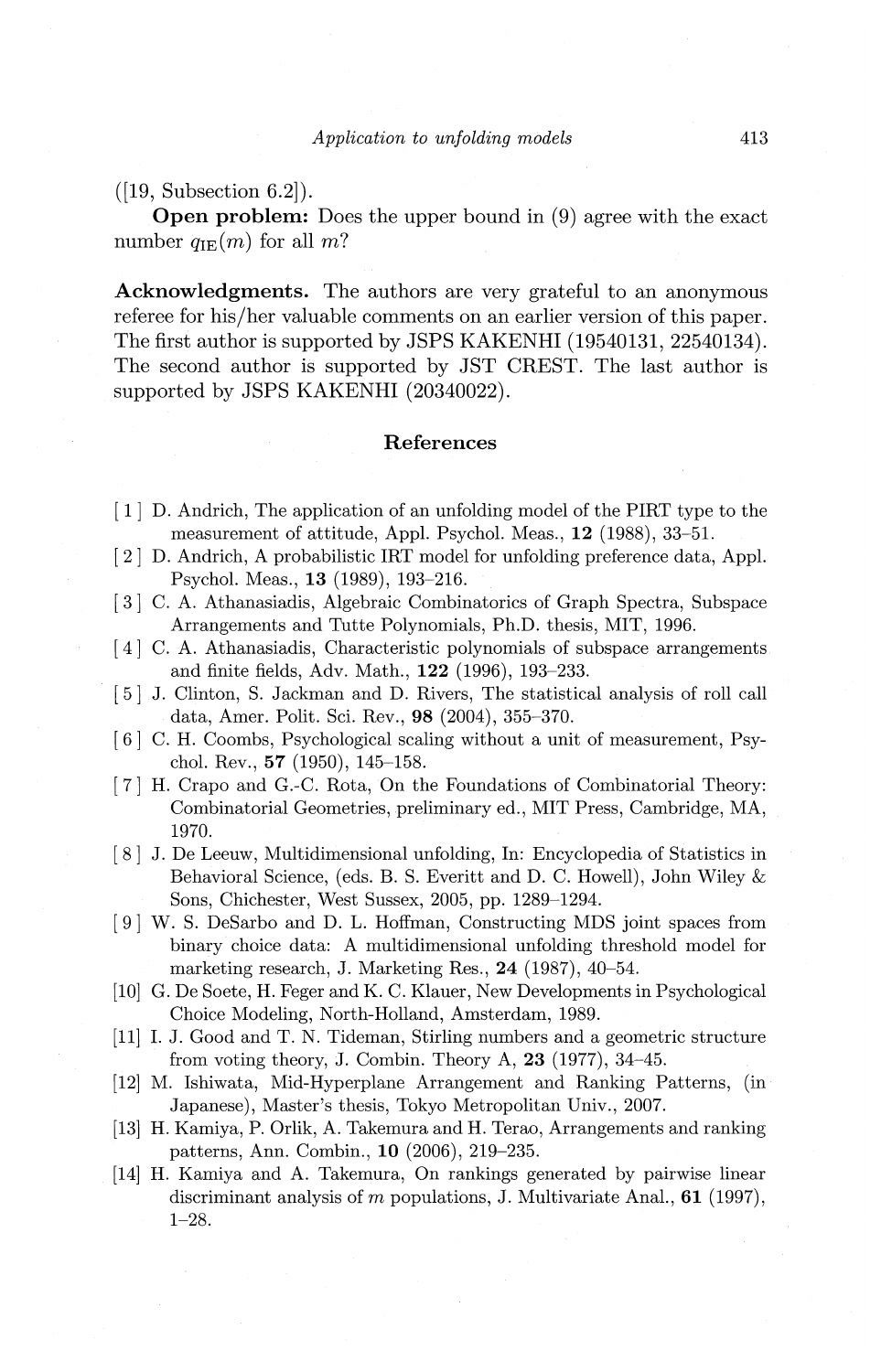#### 414 H. Kamiya, A. Takemura and N. Tokushige

- [15] H. Kamiya and A. Takemura, Characterization of rankings generated by linear discriminant analysis, J. Multivariate Anal., 92 (2005), 343-358.
- [16] H. Kamiya, A. Takemura and H. Terao, Periodicity of hyperplane arrangements with integral coefficients modulo positive integers, J. Algebraic Combin., **27** (2008), 317-330.
- [17] H. Kamiya, A. Takemura and H. Terao, The characteristic quasipolynomials of the arrangements of root systems and mid-hyperplane arrangements, In: Arrangements, Local Systems and Singularities, CIMPA Summer School, Galatasaray Univ., Istanbul, 2007, (eds. F. El Zein, A. I. Suciu, M. Tosun, A. M. Uludag and S. Yuzvinsky), Progr. Math., 283, Birkhauser Verlag, Basel, 2009, pp. 177-190.
- [18] H. Kamiya, A. Takemura and H. Terao, Periodicity of non-central integral arrangements modulo positive integers, Ann. Combin., 15 (2011), 449- 464.
- [19] H. Kamiya, A. Takemura and H. Terao, Ranking patterns of unfolding models of codimension one, Adv. Appl. Math., **47** (2011), 379-400.
- [20] J. Matoušek, Lectures on Discrete Geometry, Grad. Texts in Math., 212, Springer-Verlag, 2002.
- [21] J. Matoušek and J. Nešetřil, Invitation to Discrete Mathematics, 2nd ed., Oxford Univ. Press, New York, 2009.
- [22] A. Okabe, B. Boots, K. Sugihara and S. N. Chiu, Spatial Tessellations: Concepts and Applications of Voronoi Diagrams, 2nd ed., John Wiley & Sons, Chichester, West Sussex, 2000.
- [23] P. Orlik and H. Terao, Arrangements of Hyperplanes, Springer-Verlag, 1992.
- [24] R. Stanley, Ordering events in Minkowski space, Adv. Appl. Math., 37 (2006), 514-525.
- [25] R. Stanley, An introduction to hyperplane arrangements, In: Geometric Combinatorics, (eds. E. Miller, V. Reiner and B. Sturmfels), lAS/Park City Math. Ser., **13,** Amer. Math. Soc., Providence, RI, 2007, pp. 389- 496.
- [26] A. Takemura, unpublished results, 2005.
- [27] R. M. Thrall, A combinatorial problem, Michigan Math. J., **1** (1952), 81-88.
- [28] D.P. Walsh, Notes on acyclic functions and their directed graphs, available at http://frank.mtsu.edu/~dwalsh/acyclic/acycnote.html.
- [29] T. Zaslavsky, Facing up to Arrangements: Face-Count Formulas for Partitions of Space by Hyperplanes, Mem. Amer. Math. Soc., **1** (1975), issue 1, no. 154, vii+l02 pp.
- [30] T. Zaslavsky, Perpendicular dissection of space, Discrete Comput. Geom., **27** (2002), 303-351.